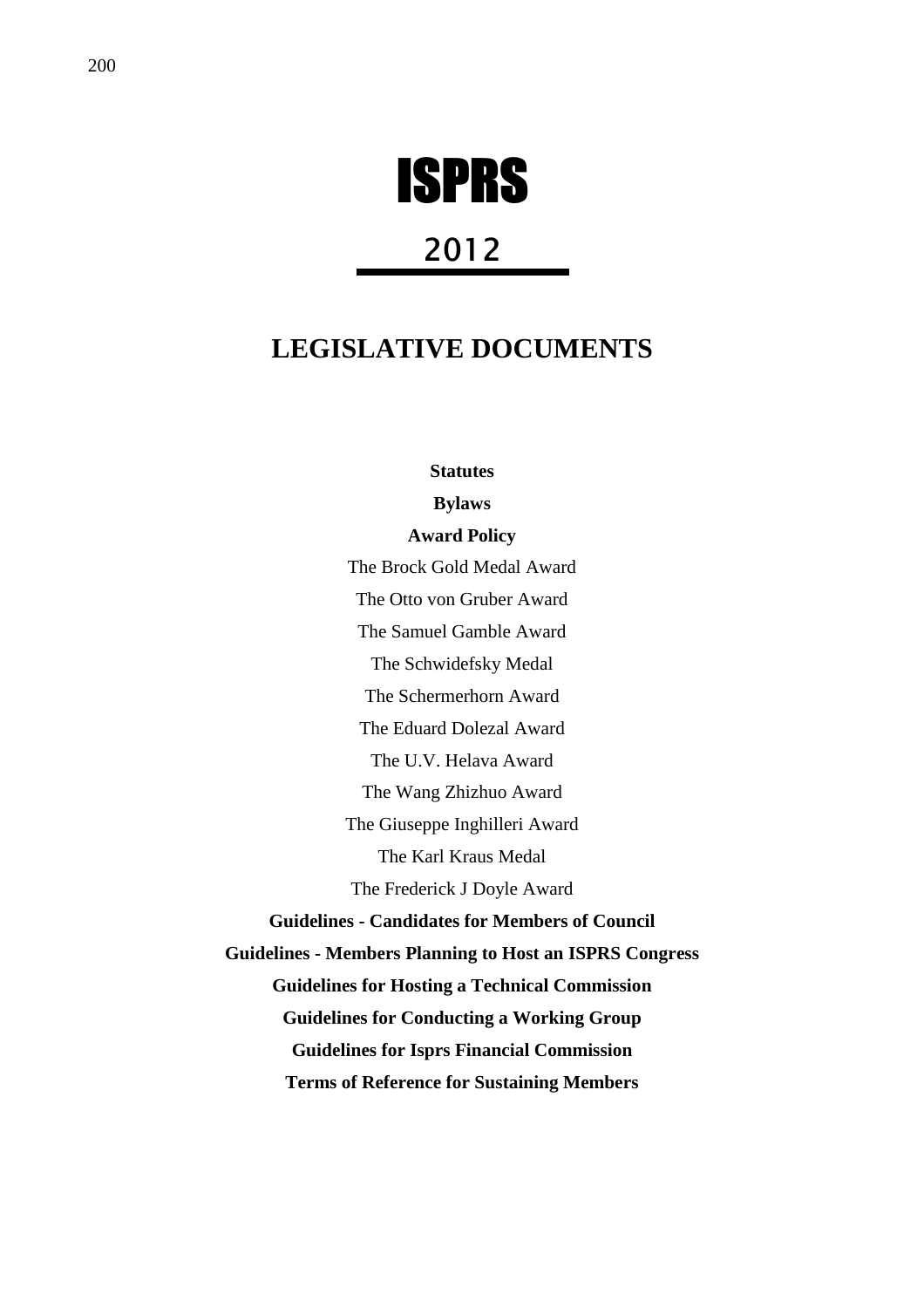# **STATUTES**

# *INTERNATIONAL SOCIETY FOR PHOTOGRAMMETRY AND REMOTE SENSING*

#### **STATUTE I -** *Name and Mission*

The International Society for Photogrammetry and Remote Sensing (hereinafter referred to as the Society) which was founded in Vienna, Austria in 1910 as 'Internationale Gesellschaft für Photogrammetrie', is a non-governmental international organization, devoted to the development of international cooperation for the advancement of knowledge, research, development, education and training in the photogrammetry, remote sensing and spatial information sciences, their integration and applications, to contribute to the wellbeing of humanity and the sustainability of the environment.

# **STATUTE II -** *Definitions*

Photogrammetry and Remote Sensing is the art, science, and technology of obtaining reliable information from non-contact imaging and other sensor systems about the Earth and its environment, and other physical objects and processes through recording, measuring, analyzing and representation.

Spatial Information Science is the art, science, and technology of obtaining reliable spatial, spectral and temporal relationships between physical objects, and of processes for integration with other data for analysis, portrayal and representation, independently of scale.

#### **STATUTE III** *- Qualifications*

The Society pursues its aims without any discrimination on grounds of race, religion, nationality, or political philosophy.

#### **STATUTE IV -** *Activities*

To achieve its aims, the Society shall:

- (a) facilitate excellence in research and development and the proper use of appropriate technology in the photogrammetry, remote sensing and spatial information sciences, as well as the development of standards;
- (b) initiate and coordinate research in the fields of the photogrammetry, remote sensing and spatial information sciences by creating Technical Commissions and Working Groups concerned with pertinent aspects of the photogrammetry, remote sensing and spatial information sciences;
- (c) convene international Congresses, symposia and other meetings, with lectures, communications, discussions, and as appropriate, tutorials, exhibitions, technical visits, and social events;
- (d) ensure wide international circulation of the results of research and the records of discussion by the publication of The International Archives and (peer-

reviewed) Annals of the Photogrammetry, Remote Sensing and Spatial Information Sciences, which shall form the record of Congresses and Symposia, and other scientific meetings of the Society;

- (e) publish and circulate international journals, a bulletin, and other communications relevant to the interest of the Society and the community at large;
- (f) stimulate the formation of national and regional Societies of the photogrammetry, remote sensing and spatial information sciences and promote exchanges between such Societies;
- (g) encourage interaction of the Society and its members with the community at large, including the publication and exchange of scientific papers and journals by, and among, its national and regional Societies;
- (h) encourage recognition and administer awards to honor the achievements of individuals or groups.
- (i) represent the photogrammetry, remote sensing and spatial information sciences in relevant international forums;
- (j) promote and facilitate education, training, and technology transfer of the photogrammetry, remote sensing and spatial information sciences;
- (k) promote other appropriate actions to enhance the Society's mission.

# **STATUTE V** *- Cooperation with Other International Organizations*

- The Society should cooperate with:
- (a) international and regional institutions or organizations concerned with photogrammetry, remote sensing, image analysis, spatial information sciences, land survey, geodesy, cartography, and other relevant disciplines;
- (b) inter-governmental bodies of the United Nations and other relevant, international policy-making organizations.

#### **STATUTE VI -** *Membership*

- The types of membership in the Society are:
- Ordinary Members
- Associate Members
- Regional Members
- Sustaining Members
- Honorary Members
- Fellows
- Individual Members
- 1. An **Ordinary Member** shall be the single organization of a country, or a geographic region thereof having an independent budget, which should represent the whole community of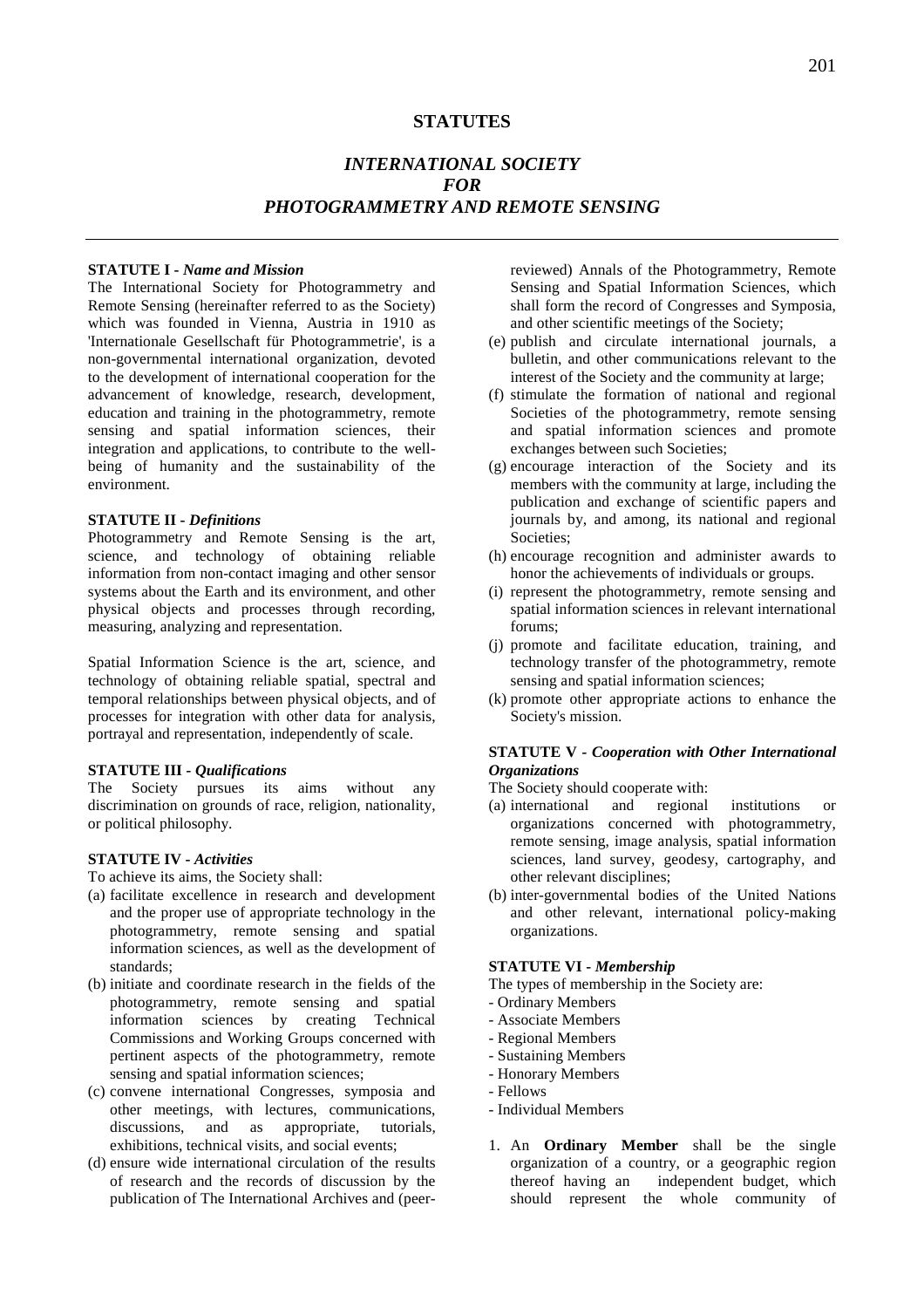photogrammetry, remote sensing and spatial information specialists in the country or region.

- (a) An Ordinary Member shall be responsible to the Society for the proper discharge of all the duties of membership including specifically:
	- **-** participating in the scientific work of the Society, including active participation in Working Groups and Commissions;
	- **-** prompt payment of Membership subscription fee;
	- **-** actively participating in the decisions of the General Assembly;
	- **-** appointing Correspondents to the Technical Commissions and registering them with the Secretary General;
	- **-** striving to provide equitable national representation for all photogrammetric, remote sensing and spatial information specialists in its country or region;
	- **-** serving as national focal point for distribution of ISPRS information to their members;
	- **-** submitting periodic reports and news for publication in the Society's bulletin, and producing a quadrennial report for the Congress;
	- **-** demonstrating active representation of the whole of their membership in their country or region;
	- **-** encouraging interdisciplinary cooperation in scientific and technologic activities, and establishing links with relevant groups;
	- **-** forming journals and registering them with the Secretary General.
- (b) Normally the Ordinary Member organization of a country shall be a national, formally constituted, representational Society. In the absence of such a Society the Ordinary Member may be:
	- **-** an association of societies each having the advancement of the photogrammetry, remote sensing and spatial information sciences among its principal objectives;
	- **-** the principal Scientific Academy of a country or its National Research Council;
	- **-** or failing these, any other institution or institutions whether governmental or non-governmental concerned with the sciences of photogrammetry, remote sensing and spatial information.
- (c) Different categories of Ordinary Members shall be established to reflect the use of the photogrammetry, remote sensing and spatial information sciences, and the number of specialists in the organization.
- 2. An **Associate Member** shall be an organization which represents a community of photogrammetrists and/or remote sensing specialists and/or spatial information specialists in a country, and which has a strong interest in participating in

the Society's affairs, and which is not represented by the Ordinary Member organization of the country.

An Associate Member shall be responsible to the Society for the proper discharge of all the duties of membership including specifically:

- **-** participating in the scientific work of the Society, including active participation in Working Groups and Commissions;
- **-** prompt payment of Membership subscription fee;
- **-** promoting ISPRS activities;
- **-** participating in the discussions of the General Assembly;
- **-** serving as a focal point for distribution of ISPRS information to their members;
- **-** submitting periodic reports and news for publication in the Society's bulletin;
- **-** stimulating the establishment of appropriate means of communication.
- 3. A **Regional Member** shall be a multi-national association of photogrammetry and/or remote sensing and/or spatial information science organizations established for the purpose of considering questions of common interest, promoting regional cooperation, convening regional conferences, etc.
- 4. **Sustaining Members** contribute to the financial support of the Society and shall be individuals, organizations, institutions, or agencies who provide hardware, software, systems and/or services, in the fields of photogrammetry and/or remote sensing and/or spatial information, and/or who are engaged in research and/or education and training.
- 5. **Honorary Members**. In recognition of distinguished services to the ISPRS and its aims, an individual may be elected an Honorary Member of the Society.
- 6. **Fellows**. In recognition of sustained, excellent service to the ISPRS and its aims, an individual may be elected as a Fellow of the Society.
- 7. **Individual Members**. Individuals who wish to be involved with the activities and mission of the Society.

# **STATUTE VII -** *Organization and Administration*

The direction and management of the Society, including the conduct of its technical and scientific program, shall be undertaken through the following components: the Congress, the General Assembly, the Council, the Financial Commission, the Technical Commissions and the Sustaining Members Committee.

# **STATUTE VIII -** *Officers*

1. The Officers of the Society shall be the President of the Society, the other Members of the Council and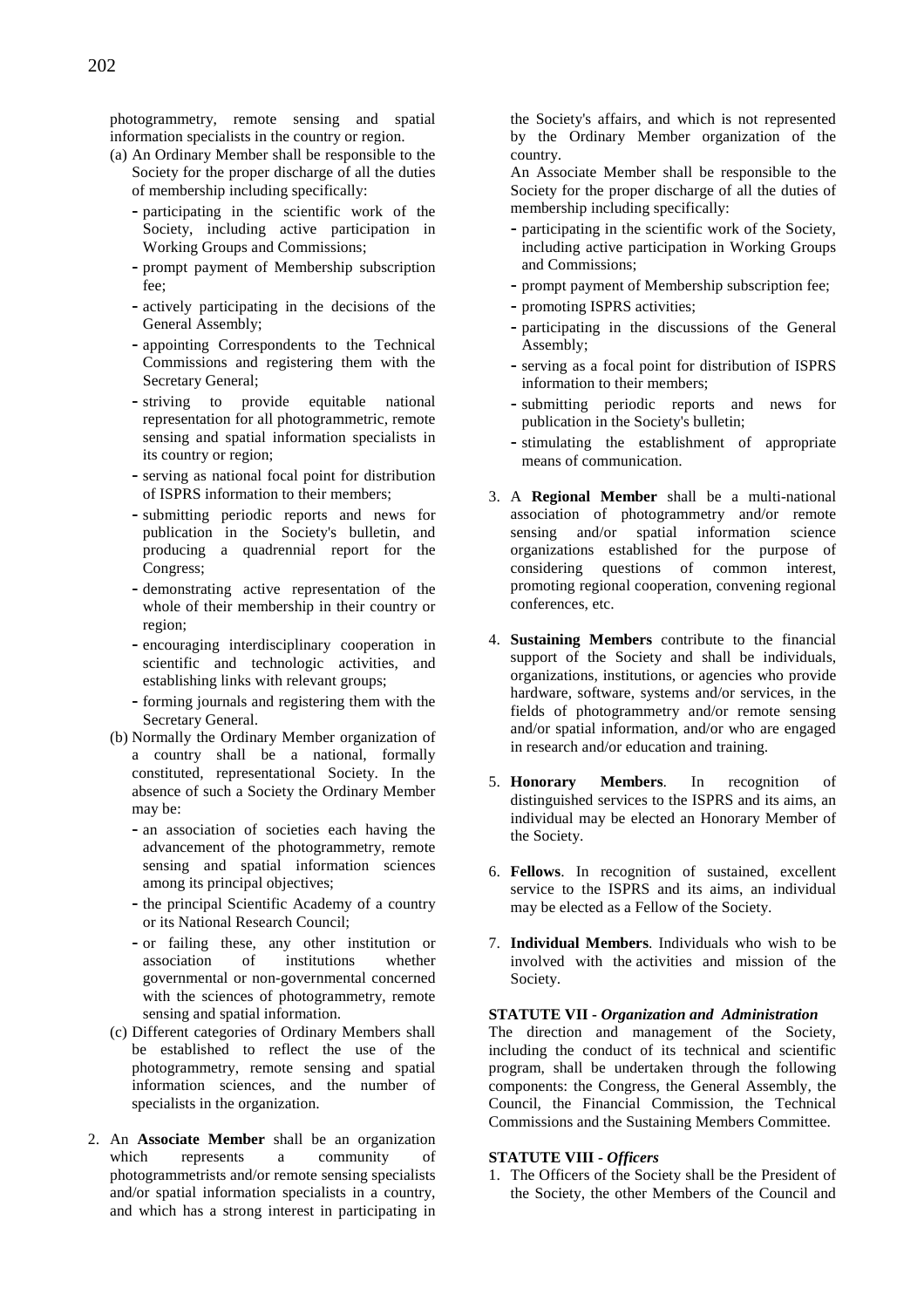the Presidents of Technical Commissions.

2. The Officers shall serve from the termination of the Congress at which they are elected or appointed until the completion of the next ensuing Congress.

# **STATUTE IX -** *Congress*

- 1. The Congress shall consist of all photogrammetry, remote sensing and spatial information specialists in attendance.
- 2. The Congress shall normally meet every four years.
- 3. The Congress shall be convened in plenary session at least twice during the course of each Congress.

#### **STATUTE X -** *General Assembly*

- 1. The General Assembly shall be the supreme authority of the Society for all decisions. It shall determine the general policy of the Society.
- 2. The General Assembly shall consist of the Delegates appointed by the Ordinary Members to represent them, each Ordinary Member being represented by one Delegate.
- 3. Delegates, Members of Council, Members of the Financial Commission, Honorary Members of the Society, Representatives of the Associate Members and Regional Members, and two Advisors per Delegate shall have the right to attend the meetings of the General Assembly.

# **STATUTE XI -** *Council*

- 1. The Council shall consist of six individuals:
	- **-** The President of the Society
	- **-** The Director of the Congress
	- **-** The First Vice-President
	- **-** The Secretary General
	- **-** The Second Vice-President
	- **-** The Treasurer
- 2. The General Assembly may appoint up to three Regional Representatives, from separate regions, to assist Council to coordinate activities in regions not already represented on the Council. The Regional Representatives shall be invited to attend Council Meetings as appropriate.
- 3. The Council shall conduct the affairs of the Society in the interval between meetings of the General Assembly in accordance with the Statutes and Bylaws and with the decisions and directives of the General Assembly and of Congress.
- 4. The Council shall be answerable to the General Assembly for management of Society affairs and shall guide the conduct of the General Assembly.
- 5. The Council shall assist the President to coordinate and guide the activities of the Technical Commissions.
- 6. Between meetings of the General Assembly the Council may consult Members by correspondence or otherwise.
- 7. The responsibilities of the members of Council are defined in the Bylaws.

#### **STATUTE XII -** *Headquarters*

The headquarters of the Society shall be designated by the Council.

# **STATUTE XIII -** *Technical Commissions*

- 1. The scientific work of the Society shall be the responsibility of its Technical Commissions and shall be guided by Resolutions approved by the General Assembly.
- 2. Responsibility for the work of each Technical Commission during the interval between two successive Congresses shall be entrusted by the General Assembly to one of the Ordinary Members or to a number of Ordinary Members who have agreed to collaborate.
- 3. The work of each Commission should be conducted by the Commission Board consisting of:
	- **-** The Commission President
	- **-** The Commission Secretary/ies
	- **-** The Working Group Chairpersons
	- **-** The Commission Rapporteurs
	- **-** Other officers as appointed

#### **STATUTE XIV** *- Financial Commission*

- 1. At each Congress the General Assembly shall elect a Chairperson and two members of a Financial Commission.
- 2. The role of the Financial Commission shall be advisory and consultative. It shall examine expenditure of all kinds incurred by the Society and suggest to the General Assembly broad lines of financial policy for the Society having regard to its scientific responsibilities.
- 3. Between Congresses the Financial Commission shall report directly to the Council through the Secretary General at least once a year after the annual balance sheet has been prepared and examined. It shall be present in an advisory capacity at meetings of the General Assembly.

#### **STATUTE XV** *- Finances*

- 1. Each Ordinary Member and Associate Member shall pay annually the subscription fee assigned to its category. The amount of subscription fee for each category shall be determined by the General Assembly and may be altered by the General Assembly only at one of its ordinary meetings held during the course of a Congress.
- 2. Regional Members and Sustaining Members shall pay an annual subscription fee established by Council.
- 3. The ISPRS Foundation shall be guided by the Society and maintained as an independent entity devoted solely to support philanthropic activities of the Society.

# **STATUTE XVI** *- Voting*

- 1. In plenary sessions of the Congress, decisions shall be taken by a show of hands and by a simple majority of votes passed.
- 2. Voting in the General Assembly shall be conducted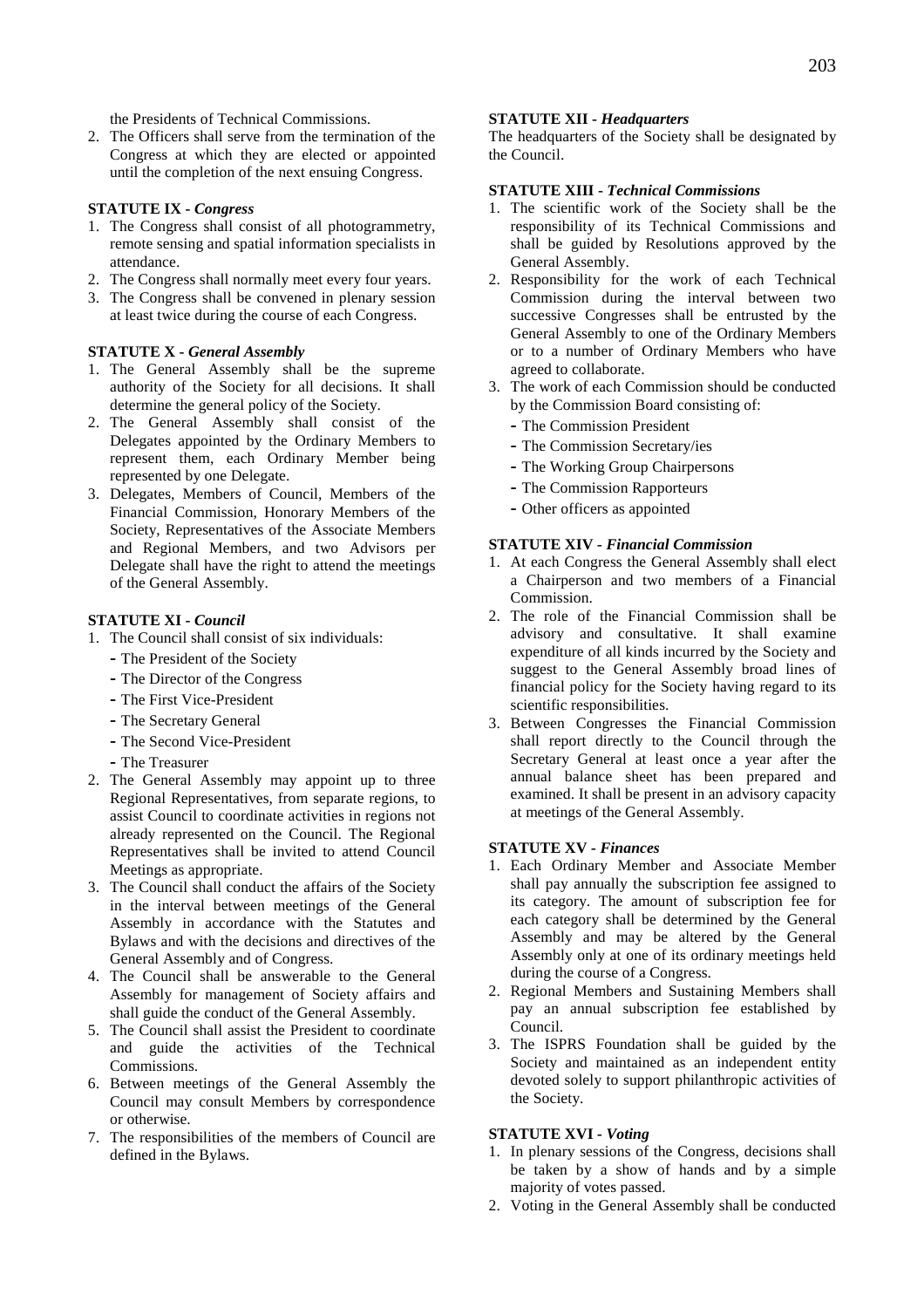as follows:

- (a) Only Delegates shall have the right to vote.
- (b) No Delegate shall represent or vote for any Ordinary Member other than his/her own.
- (c) Voting shall not be by proxy.
- (d) If the President or any Delegate so requests, the vote shall be taken by secret ballot.
- (e) Each Delegate shall have a number of votes equal to the category of the Ordinary Member which he/she represents.
- (f) The adoption of Resolutions concerning admission of new Ordinary Members, Associate Members or Regional Members, cancellation of membership, alteration to the Statutes or the Bylaws, dissolution of the Society or its amalgamation with another international organization, shall require at least three-quarters of the votes cast to be in favor of the Resolution. Decision on all other matters shall be approved by a simple majority of the votes cast.
- (g) Associate Members and Regional Members shall have observer status in the General Assembly with no voting rights, but with full discussion privileges.
- 3. Recourse to a vote by correspondence shall only be permitted in exceptional cases. This procedure shall be taken only when the Council considers it necessary to reach a decision without awaiting a meeting of the General Assembly.

# **STATUTE XVII** *- Regulations and Directives*

The Council shall be entitled to issue provisional Regulations and Directives to provide guidance in transitory situations, and such shall be valid until considered at the next Congress.

#### **STATUTE XVIII** *- Languages*

- 1. The official languages of the Society shall be English, French and German.
- 2. The English Text of the present Statutes and Bylaws shall be considered to be the definitive

#### version.

# **STATUTE XIX -** *Dissolution and Amalgamation*

Only the General Assembly may approve a decision on dissolution of the Society or amalgamation of the society with another international body. An extraordinary meeting must be specially called for that sole purpose. For such an extraordinary meeting three clear calendar months notice shall be given to all Ordinary Members in writing, requesting them to send Delegates thereto.

# **STATUTE XX -** *Amendments to Statutes and Bylaws*

- 1. Only the General Assembly has authority to amend the Statutes and Bylaws.
- 2. The Statutes may be amended under the following conditions:
	- (a) An amendment may be formulated in writing by an Ordinary Member and addressed to the Secretary General not less than 10 months prior to the date fixed for the meeting of the General Assembly at which it is to be considered. Such an amendment shall be supported by at least one other Ordinary Member.
	- (b) Amendments may be formulated by the Council or a committee appointed by the Council. In such a case there shall be no necessity for supporting these amendments by an Ordinary Member.
	- (c) The Secretary General shall inform all Ordinary Members on the proposed amendments at least six months prior to the date fixed for the meeting of the General Assembly at which they are to be considered.
- 3. The Bylaws may be amended under the following conditions:
	- (a) At least 48 hours must be given Delegates prior to discussing amendments to the Society Bylaws.
	- (b) No Bylaw that contravenes the Statutes shall be valid.

Original Statutes adopted by the General Assembly of the 11th Congress, July 1968, at Lausanne, Switzerland. Statutes amended by the General Assembly of the  $12<sup>th</sup>$  Congress, August 1972, at Ottawa, Canada. Statutes amended by the General Assembly of the 14<sup>th</sup> Congress, July 1980, at Hamburg, Federal Republic of Germany. Statutes amended by the General Assembly of the 15<sup>th</sup> Congress, June 1984, at Rio de Janeiro, Brazil. Statutes amended by the General Assembly of the  $16<sup>th</sup> Congress$ , July 1988, at Kyoto Japan. Statutes amended by the General Assembly of the 18<sup>th</sup> Congress, July 1996, at Vienna, Austria. Statutes amended by the General Assembly of the 19<sup>th</sup> Congress, July 2000, at Amsterdam, The Netherlands. Statutes amended by the General Assembly of the  $20<sup>th</sup> Congress$ , July 2004, at Istanbul, Turkey. Statutes amended by the General Assembly of the  $21<sup>st</sup> Congress$ , July 2008, at Beijing, China. Statutes amended by the General Assembly of the 22<sup>nd</sup> Congress, August 2012, at Melbourne, Australia.

President: Orhan Altan (2008-2012) Secretary General: Chen Jun (2008-2012)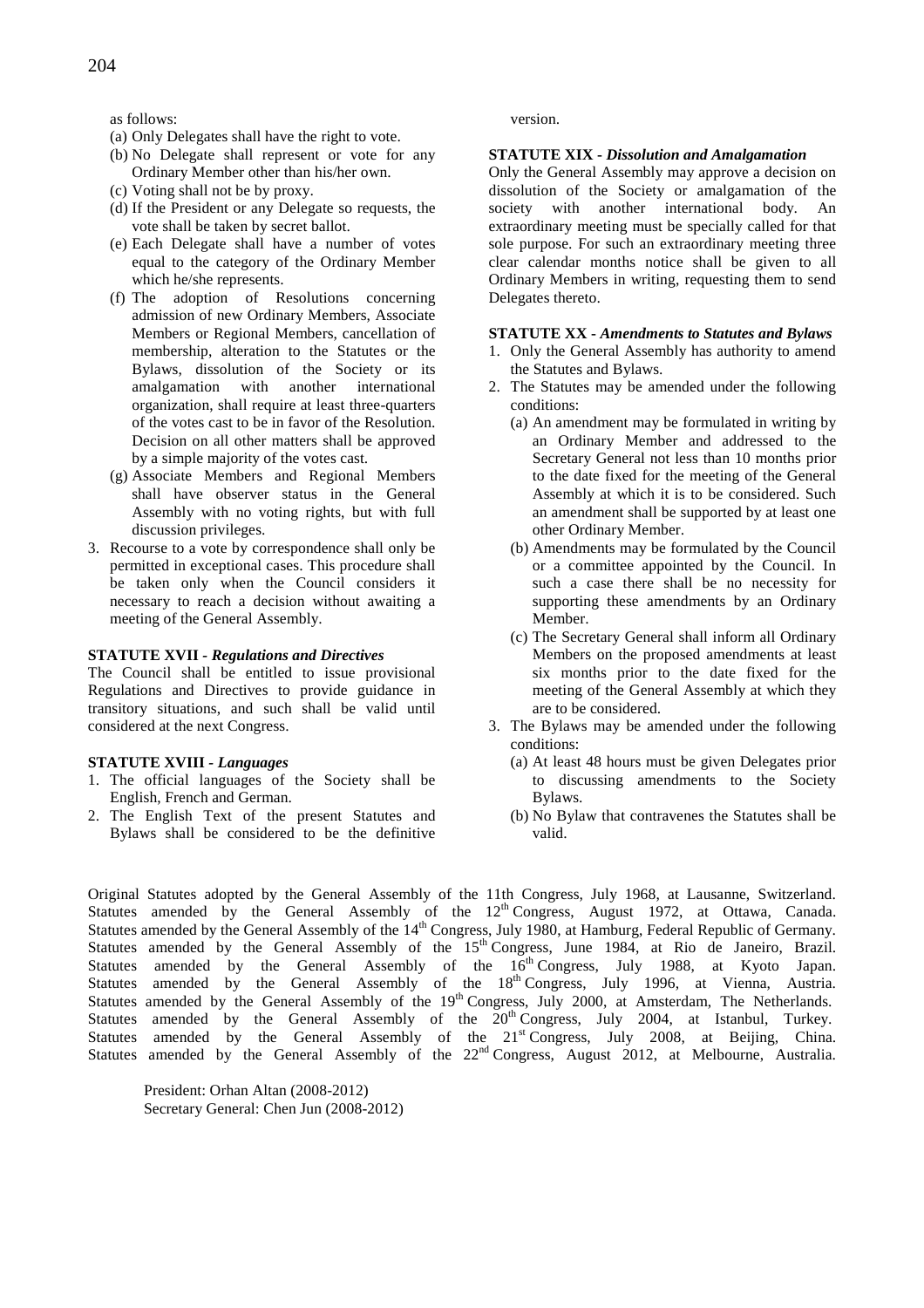# **BYLAWS**

# *INTERNATIONAL SOCIETY FOR PHOTOGRAMMETRY AND REMOTE SENSING*

# **BYLAW I** *- Name and Mission*

The short title of the International Society for Photogrammetry and Remote Sensing shall be ISPRS with the motto "Information from Imagery" and these initials and motto shall be used in all the official languages of the Society and on flags, logos, stationery, etc. of the Society and its subordinate bodies.

#### **BYLAW II** *- Definitions*

- 1. The Society's scientific interests shall include the photogrammetry, remote sensing, and spatial information sciences and related disciplines, as well as applications in cartography, geodesy, surveying, natural, Earth and engineering sciences, and environmental monitoring and protection. Further applications include industrial design and manufacturing, architecture and monument preservation, medicine and others.
- 2. For elective offices, nationality shall be that of the Ordinary Member which nominates the candidate and the candidate shall, at time of election, be a permanent resident of the nation of the Ordinary Member.

#### **BYLAW III** *- Qualifications*

The Society subscribes to the declaration adopted in 1958 by the 8th General Assembly of the International Council for Science (ICSU), concerning nondiscrimination on the basis of politics, nationality, religion, race, or gender.

# **BYLAW IV** *- Activities*

In addition to the activities in Statute IV the Society may do all other things incidental or conducive to the Society's aims, provided such acts do not contravene the Statutes or Bylaws of the Society or the laws of the country in which they are done, or the general principles to which the Society subscribes.

# **BYLAW V -** *Cooperation With Other International Organizations*

In its policy of cooperation the Society shall support consolidation of international societies committed to the promotion of the united profession of photogrammetry, remote sensing, spatial information sciences, cartography, geodesy, and surveying, as well as affiliation with other relevant international organizations.

# **BYLAW VI** *- Membership*

# **1. Ordinary Members**

(a) An application for Ordinary Membership in the Society shall be addressed to the Secretary General and be accompanied by a description of the photogrammetric, remote sensing and spatial information science activities in the country or<br>geographic region thereof having an geographic region thereof having an independent budget, and of the nature of the organization making application, including specifically its statutes, aims, standing in the country, relations with other organizations concerned with the photogrammetry, remote sensing and spatial information sciences, and its administrative and financial structure.

(b) The application shall state the category in which Ordinary Membership is requested. The category chosen should be broadly related to the number of photogrammetrists and/or remote sensing and/or spatial information specialists represented by the applicant, and the uses made of the photogrammetry, remote sensing and spatial information sciences in the country concerned. The table below indicates the category to which an Ordinary Member should belong.

| Number of Active Specialists | Category |
|------------------------------|----------|
| less than 26                 |          |
| $26$ to $50$                 | 2        |
| 51 to 150                    | 3        |
| 151 to 250                   |          |
| 251 to 400                   | 5        |
| $401$ to 600                 | 6        |
| 601 to 800                   |          |
| more than 800                |          |

- (c) The Council shall review each application received and if it estimates that the proposed category is inappropriate, the Secretary General shall return the application. The Secretary General shall report every application received to all Members and shall inform them of the opinion of the Council thereon.
- (d) The admission of an Ordinary Member shall be decided by vote of the General Assembly, or with approval of Council, by a vote by correspondence. The Secretary General shall declare the result of the vote to all Members and to the organization seeking admission.
- (e) An Ordinary Member may at any time raise its category; it may not lower it without the previous assent of the General Assembly.
- (f) To retain its good standing as Ordinary Member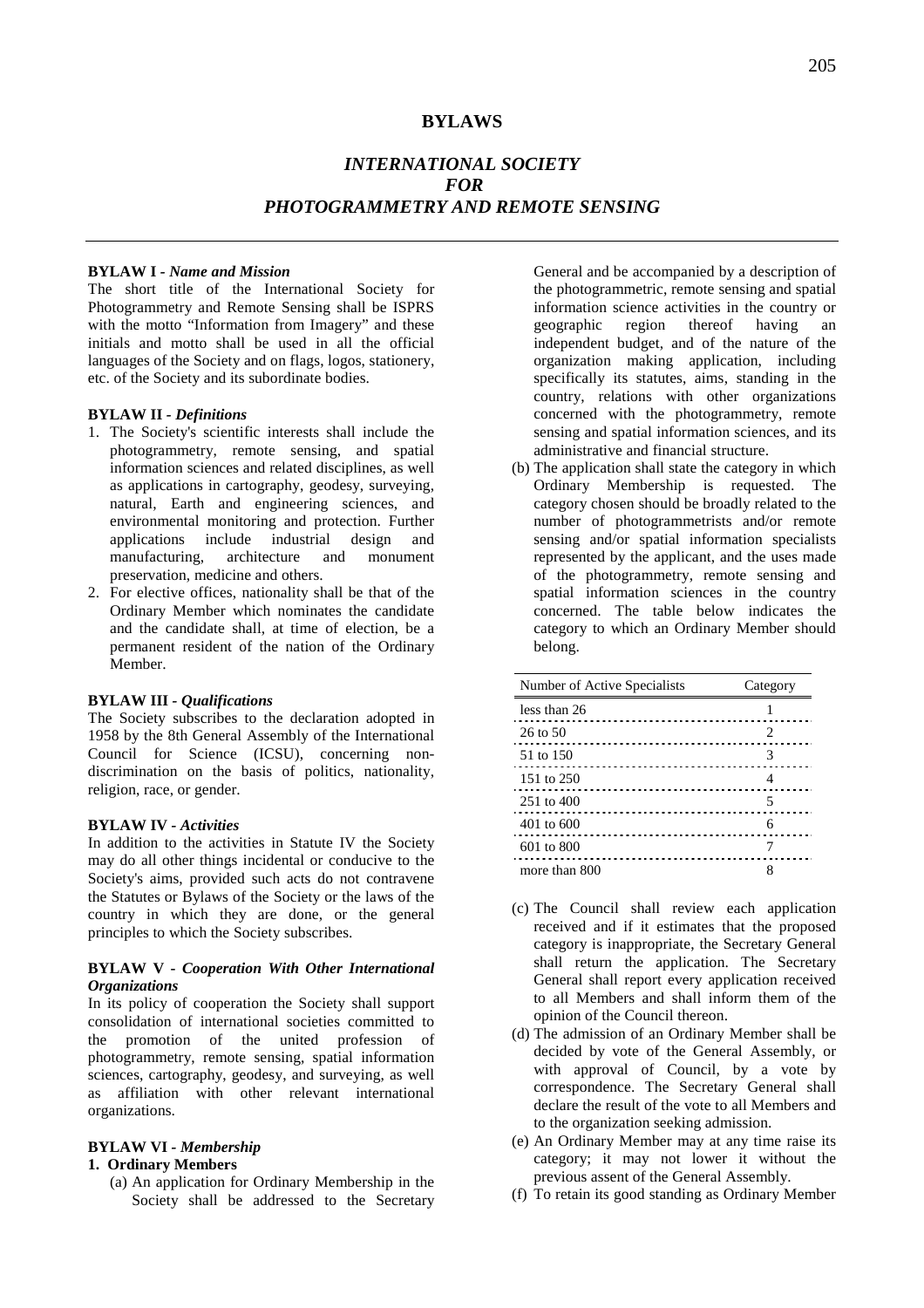requires fulfilment of its responsibilities outlined in the Statutes.

- (g) The cancellation of Ordinary Membership may be declared by the General Assembly:
	- in the case of action manifestly contrary to the interests and objectives of the Society;
	- in the case of repeated default in the payment of subscription fees in spite of a demand for payment which the Treasurer shall send to the defaulting Ordinary Member at least six months prior to the meeting of the General Assembly.
- (h) An Ordinary Member may resign from the Society by a declaration in writing addressed to the Secretary General. The Council shall act upon the declaration and shall inform all Members as quickly as possible.
- (i) When an Ordinary Member leaves the Society, whether by resignation or by exclusion, it shall thereby forfeit all rights in the Society.

# **2. Associate Members**

- (a) An application for Associate Membership in the Society shall be addressed to the Secretary General and be accompanied by a description of the photogrammetry, remote sensing and spatial information science activities in the country and of the nature of the organization making application, including specifically its statutes, aims, standing in the country, relations with other organizations concerned with photogrammetry, and/or remote sensing, and/or spatial information sciences, and its administrative and financial structure.
- (b) The application shall state the category in which Associate Membership is requested. The category chosen should be broadly related to the number of photogrammetrists and/or remote sensing and/or spatial information specialists represented by the applicant, and the uses made of the photogrammetry, remote sensing and spatial information sciences in the country concerned. The table below indicates the category to which an Associate Member should belong.

| Number of Active Specialists | Category |
|------------------------------|----------|
| less than 51                 |          |
| 51 to 250                    |          |
| $251 \text{ to } 600$        |          |
| more than 600                |          |

- (c) The Council shall review each application received and shall consult with the Ordinary Member of the country, and the Secretary General shall report every application received to all Members and shall inform them of the opinion of the Council thereon.
- (d) The admission of an Associate Member shall be decided by vote of the General Assembly, or

with approval of Council, by a vote by correspondence. The Secretary General shall declare the result of the vote to all Members and to the organization seeking admission.

- (e) An Associate Member can upgrade its membership to Ordinary Member:
	- at any time by uniting or cooperating with the Ordinary Member of its country, or
	- by vote of the General Assembly, after consultation by Council with the Ordinary Member and demonstration by appropriate documentation, of more active participation in areas of study of ISPRS and larger representation of the whole community of specialists in the country, than the current Ordinary Member. The new category will be determined according to Bylaw VI.1.(b).
- (f) The cancellation of Associate Membership may be declared by the General Assembly:
	- in the case of action manifestly contrary to the interests and objectives of the Society;
	- in the case of repeated default in the payment of subscription fees in spite of a demand for payment which the Treasurer shall send to the defaulting Associate Member at least six months prior to the meeting of the General Assembly.
- (g) An Associate Member may resign from the Society by a declaration in writing addressed to the Secretary General. The Council shall act upon the declaration and shall inform all Members as quickly as possible.

#### **3. Regional Members**

- (a) An application for Regional Membership shall be submitted to the Secretary General and shall include a full listing of the associated organizations, the charter of the Regional Member, and names of current officers.
- (b) The Council shall assure that the charter of the Regional Member conforms to the Statutes and Bylaws of the Society. The Secretary General shall report every application received to all Members and shall inform them of the opinion of the Council.
- (c) The admission of Regional Members shall be decided by vote of the General Assembly, or with approval of Council, by a vote by correspondence.
- (d) The cancellation of Regional Membership may be declared by the General Assembly:
	- **-** in the case of action manifestly contrary to the interests and objectives of the Society;
	- **-** in the case of repeated default in the payment of subscription fees in spite of a demand for payment which the Treasurer shall send to the defaulting Regional Member at least six months prior to the meeting of the General Assembly.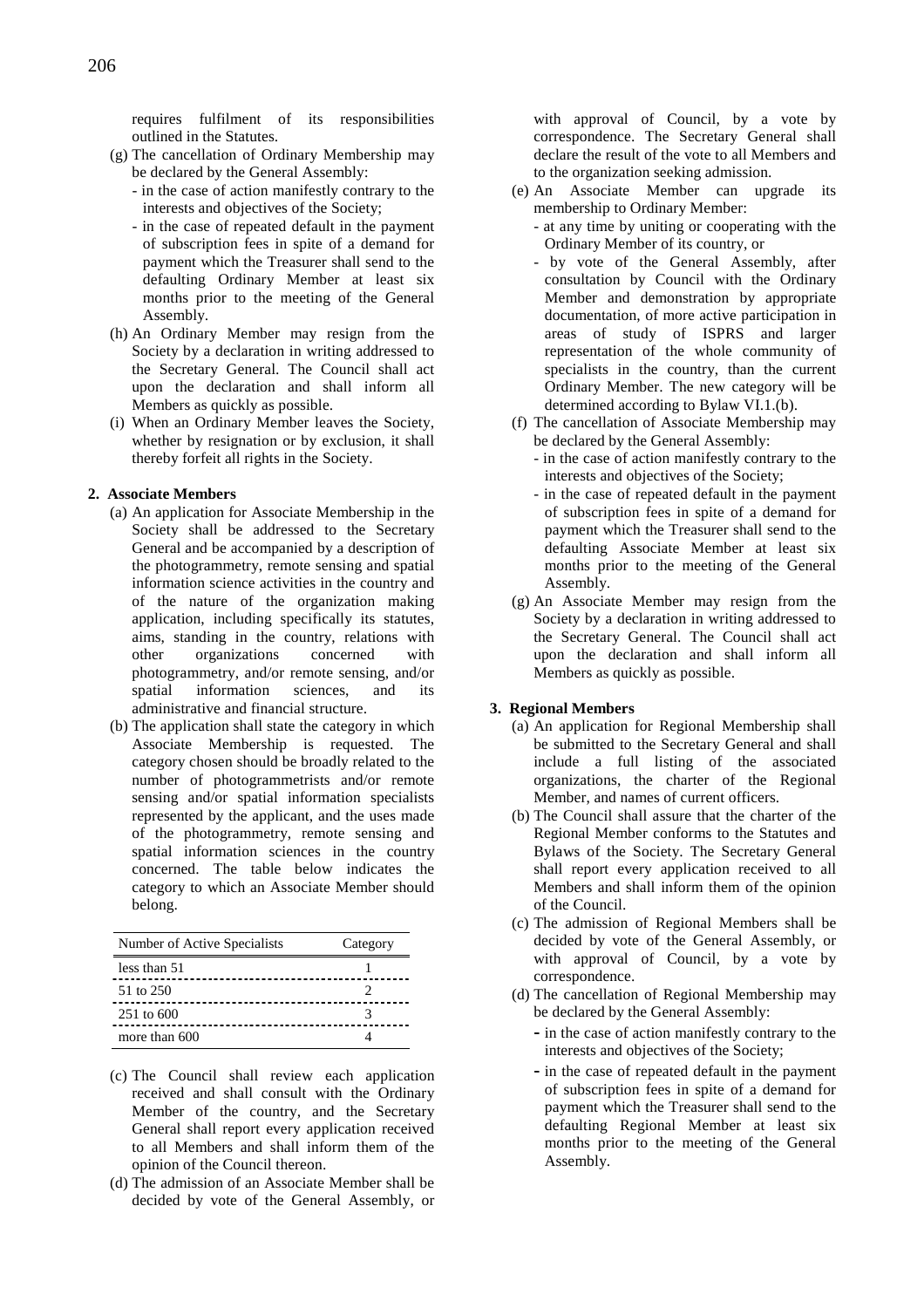#### **4. Sustaining Members**

- (a) An application for Sustaining Membership shall be addressed in writing to the Secretary General and shall include a full statement of the applicant's role in the fields of photogrammetry and/or remote sensing and/or spatial information.
- (b) Council shall consider each application and make the final decision on admission of an applicant.
- (c) Sustaining Members may appoint a committee to represent the exhibitors in the planning and operation of scientific and technical exhibits sponsored by the Society. The recommendations of the Sustaining Members Committee are advisory to the Congress Director.
- (d) The Congress Director of the Society shall convene a Sustaining Members meeting at least once during each Congress.
- (e) Council shall have the authority to cancel Sustaining Membership:
	- **-** in case of action manifestly contrary to the interests and objectives of the Society;
	- **-** in case of repeated default in payment of subscription fees.

#### **5. Honorary Members**

- (a) There may not be more than ten living Honorary Members of the Society at any given time.
- (b) Honorary Members are elected by the Congress in Plenary Session. A maximum of two Honorary Members may be elected at any Congress.
- (c) Candidates for Honorary Membership may be proposed by any of the Member organizations of the Society. Proposals shall summarize the accomplishments of the candidate and be submitted to the Secretary General at least one year before the next Congress.
- (d) Honorary Members shall be nominated by a 7 member committee appointed by the Council. The committee shall include three honorary members, three members from the three previous Councils plus one current Council member and shall be chaired by the most recent Honorary Member.
- (e) Honorary Members shall have the right to attend all meetings of the Society and its constituent parts except for Council meetings. They shall not be required to pay registration fees for any Society function.

#### **6. Fellows**

- (a) Candidates shall be nominated by any Member of the Society or by Council. The nomination shall be considered by the Fellows Committee, and recommendations for the award of Fellowship shall be made to the General Assembly which will elect the Fellows.
- (b) The Fellows Committee shall be composed of 5 members from Fellows selected by Council (2),

an Honorary Member selected by the Honorary Members (1), and individuals elected by the General Assembly (2). The Committee shall select a Chair from amongst their number. Members of the Fellows Committee are ineligible for nomination.

(c) The maximum number of Fellows at any one time shall be 30, excluding those Fellows subsequently elected as Honorary Members. Up to 5 Fellows may be elected in any one General Assembly.

# **BYLAW VII** *- Organization and Administration*

- 1. The chairs of the Permanent Committees, the Chair of the Finance Committee, the Editor in Chief of the ISPRS Journal, the Book Series Editor, the ISPRS Webmaster, the Editor of Highlights and the Regional Representatives shall comprise the Advisory Board. The Advisory Board shall meet with Council at least once during the inter Congress period.
- 2. Committees may be appointed by the Council to report on special topics or to address issues in support of Council. The membership of a Committee shall consist of a Chairperson appointed by the President and additional members shall be selected by the Chairperson with the approval of the President. International representation among Committee Members shall be encouraged. A committee shall be instituted when the Terms of Reference for the Committee have been approved by Council. The term of an Ad-Hoc Committee shall coincide with the inter-congress period. The term of a Permanent Committee shall be indefinite and may only be dissolved at the end of an inter-Congress period by consensus of the Council. The Chairperson shall prepare a report on Committee activities for presentation to each regular meeting of the General Assembly.
	- Permanent Committees of the Society are:
	- **-** International Committee on Remote Sensing of the Environment (ICORSE)
	- **-** International Policy Advisory Committee (IPAC)
	- **-** International Science Advisory Committee (ISAC)

#### **BYLAW VIII** *- Officers*

- 1. The President of the Society, the Second Vice-President, the Secretary General and the Treasurer shall be elected by the General Assembly. Ordinary Members may submit nominations for members of Council to the Secretary General not later than four months prior to the meeting of the General Assembly at the time of a Congress. The Council will review the recommendations and submit nominations to the General Assembly.
- 2. In order to assist continuity the outgoing President shall be appointed the incoming First Vice-President as of right without election. Should he/she decline the office it shall be offered successively in the following order to: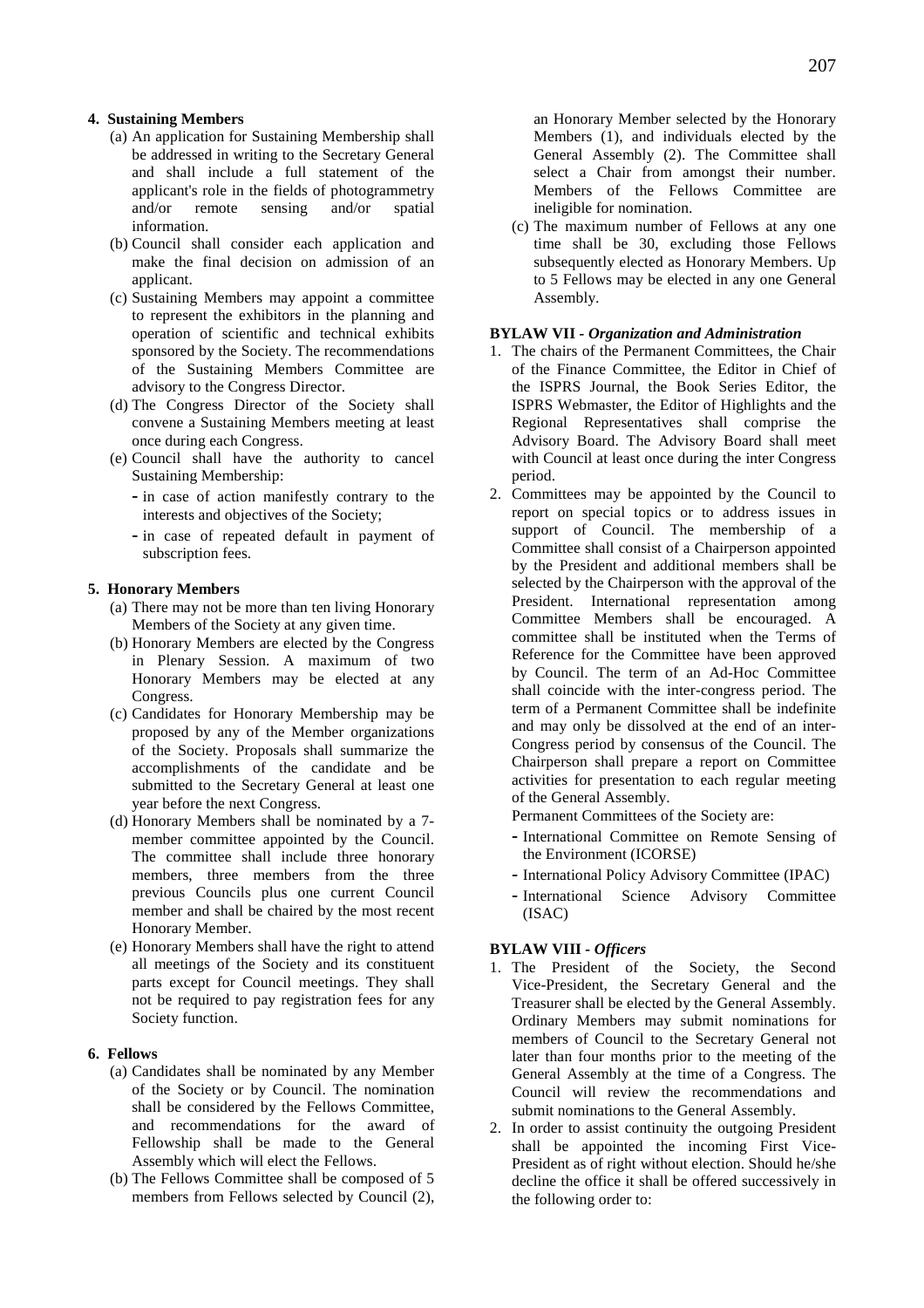- **-** the outgoing Secretary General
- **-** the outgoing Vice-Presidents in turn, past Presidents excepted
- **-** the outgoing Treasurer
- **-** the outgoing Director of the Congress.

Should all these decline the office, it shall be filled by election by the General Assembly.

- 3. The Director of the Congress shall be proposed by the Ordinary Member organizing the Congress and shall be confirmed by the General Assembly.
- 4. The First Vice-President who has been appointed to that office without election and the Director of the Congress may be of any nationality. Of the remaining members of the Council no two shall be of the same nationality.
- 5. No person shall hold the office of President for two consecutive terms. No person who has held the offices of President and First Vice-President consecutively in that order shall be eligible for a further consecutive term of office as President. The choice of person to become President shall not otherwise be restricted by virtue of any office in the Society which he/she holds or has held in the past.
- 6. No more than three Council members may remain on Council from one inter-Congress period to the next. An outgoing elected member of Council shall not be eligible for election to any office on the incoming Council other than to that of President of the Society or Secretary General. After the lapse of one inter-congress period he/she shall again become eligible for election to the Council.
- 7. The Council shall fill by co-option all vacancies occurring through the death or long-term disability of any of its members other than the President. When filling the post of Treasurer by co-option, the Council shall first consult all Ordinary Members, by correspondence or otherwise, and shall take account of the views expressed.
- 8. No member of Council shall be a member of the Financial Commission.
- 9. The Presidents of Technical Commissions shall be nominated by the Ordinary Members seeking responsibility for Technical Commissions. The General Assembly selecting the Ordinary Member responsible for a Commission shall confirm the Commission President. In case of necessity a Commission President may be confirmed by the Council.

# **BYLAW IX** *- Congress*

- 1. The Congress site shall be selected by the General Assembly from proposals made by Ordinary Members. Such proposals shall include the dates, physical facilities, preliminary financial plans, and the name of the proposed Congress Director.
- 2. The Ordinary Member organizing the Congress shall sign a contract with the Society and be responsible for ensuring that adequate provisions are made for the Congress. The Ordinary Member shall obtain the necessary financial support for this purpose. The Ordinary Member shall be responsible

for financing the Congress, including the preparation and publication of The International Archives and Annals of the Photogrammetry, Remote Sensing and Spatial Information Sciences relating to the Congress. For this purpose it shall have the cooperation of the Technical Commissions and of the Council.

- 3. The activities of the Congress shall be prepared and carried through by a Congress Committee and chaired by the Congress Director. All other members of the Congress Committee shall be appointed by the Ordinary Member organizing the Congress. The Congress Committee shall have the responsibility for organizing the Congress on the administrative and financial levels.
- 4. Only persons in the following categories may take part in the activities of the Congress:
	- (a) Persons who are associated with a Member and have paid the Congress fee;
	- (b) Honorary Members of the Society;
	- (c) Persons specially invited by the President either on account of their personal standing or as representatives of other scientific organizations. They shall not be required to pay the Congress fee;
	- (d) Persons who have received the general invitation and have paid the Congress fee.
- 5. Congress meeting in plenary session shall:
	- (a) review the decisions of the General Assembly;
	- (b) witness the award of Medals and other distinctions of the Society;
	- (c) elect the Honorary Members of the Society.
- 6. The Technical Commissions shall meet during the Congress for the purpose of:
	- (a) reports by the Presidents on activities of the Commissions during the inter-congress period;
	- (b) presentation of technical papers, tutorials and/or poster sessions on topics covered by the Commissions in programmed technical sessions determined by Commission Presidents and the Council;
	- (c) formulation of Resolutions.
- 7. Congress considerations for students.
	- (a) Fees for students should be set at a level which will enable a good attendance by students and should be no more than 50% in general of the early registration fee.
	- (b) The Congress should include appropriate activities proposed by the Student Consortium. These could include a Youth Forum during the Congress and a `Summer School' before or after the Congress.

#### **BYLAW X** *- General Assembly*

- 1. The President shall convene the General Assembly to one or more meetings in the course of every Congress.
- 2. In the interval between Congresses the President may convene the General Assembly to an extraordinary meeting to discuss a single Resolution that has the support of at least two Ordinary Members. The Resolution in question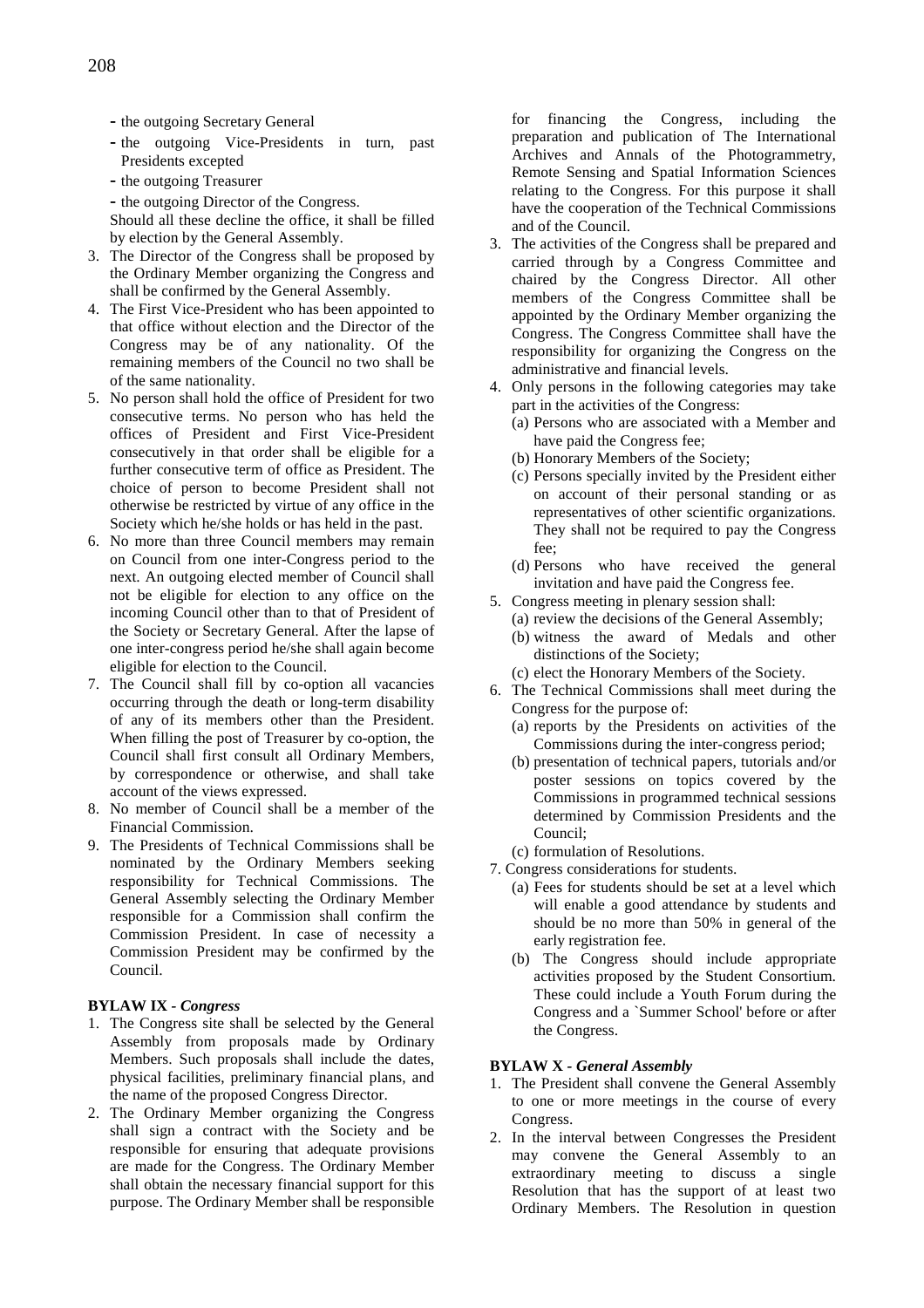shall be made available in writing to all Ordinary Members, Associate Members and Regional Members at least three calendar months in advance of the meeting. Whenever called upon in writing by not less than three-quarters of the Members, the President shall convene an extraordinary meeting.

- 3. Prior to every Congress and prior to every extraordinary meeting of the General Assembly each Ordinary Member shall appoint one Delegate to represent it at the General Assembly. Such appointments shall have no permanency and shall be valid only for the duration of the Congress or of the extraordinary meeting. No member of the Council shall be appointed as a Delegate. Associate Members and Regional Members may appoint Representatives to the General Assembly.
- 4. Each Ordinary Member Delegate authorized to vote at the General Assembly shall present his/her credentials to the Secretary General on his/her arrival at the Congress or at the extraordinary meeting. The Secretary General shall compile a list of Ordinary Members, their Delegate and two Advisors, their voting rights, their subscription fees paid or in default and shall report thereon in writing to the President. Each Representative of an Associate Member and of a Regional Member shall present his/her credentials to the Secretary General on arrival at the Congress or the extraordinary meeting. The Secretary General shall prepare a list of Associate Members and Regional Members and their Representatives, their subscription fees paid or in default, and shall report thereon in writing to the President.
- 5. Each Delegate may be accompanied at the General Assembly by not more than two Advisors. Only Delegates shall have the right to vote. An Advisor shall have the right to speak only upon the invitation of his/her own Delegate and with the permission of the President. If the appointed Delegate is unable to serve for any reason, one of the Advisors may serve as Delegate with permission of the President.
- 6. An Ordinary Member that has not paid its subscription fees up to and including the year before the General Assembly shall have no voting rights at the General Assembly and shall not be entitled to bid for positions on the Council, the Financial Commission, or to host a Technical Commission.
- 7. Observers may be invited to attend the General Assembly only by the President.
- 8. The General Assembly shall:
	- (a) review the implementation of directives adopted by the General Assembly and Congress;
	- (b) review the decisions taken by the Council since the last Congress;
	- (c) consider the reports and proposals of the Council and Financial Commission and Committees;
	- (d) define the policy to be pursued by the new Council;
	- (e) decide upon the admission of new Ordinary

Members, Associate Members and Regional Members<sup>.</sup>

- (f) decide upon the exclusion of Ordinary Members, Associate Members and Regional Members;
- (g) decide upon the transference of an Ordinary and/or Associate Member from one category to another;
- (h) determine the value of the subscription unit;
- (i) elect the President, the elected members of Council and the members of the Financial Commission;
- (j) choose the Ordinary Member to organize the next Congress;
- (k) confirm the Congress Director;
- (l) choose the Ordinary Members and confirm Commission Presidents to be responsible for the Technical Commissions during the next fouryear period;
- (m) amend the Statutes and the Bylaws;
- (n) approve Resolutions of the Technical Commissions, Members and Committees;
- (o) ratify Memorandums of Understanding and similar formal agreements with international organizations;
- (p) elect Fellows of The Society;
- (q) appoint Regional Representatives
- 9. All items to be discussed at the General Assembly must be included in a preliminary agenda sent in advance to all Members. A matter or a candidature not appearing on the agenda of the General Assembly shall not be considered by the General Assembly unless, by direction of the Council and through the agency of the Secretary General, the matter has been brought to the notice of all Delegates at least 24 hours before the meeting and unless the General Assembly first pass a formal vote that it be considered.

# **BYLAW XI** *- Council*

- 1. The Council shall constantly pursue the general policy of the Society and maintain the Society in a state of continual scientific activity.
- 2. A Council meeting shall be held at least once during each calendar year. All Council members are expected to participate fully in these meetings and to avoid representation by surrogates or proxy.
- 3. The Council may prepare Terms of Reference, and issue Guidelines and instructions as necessary to implement the directives of the General Assembly.
- 4. In exceptional circumstances the Council may act without approval of the General Assembly, and such actions shall be valid until considered at the next meeting of the General Assembly. But all questions relating to exclusion of an Ordinary Member, Associate Member or Regional Member, lowering of the category of an Ordinary Member, value of the unit of subscription, alteration of the Statutes or Bylaws, and dissolution of the Society or its amalgamation with another international organization must be referred to the General Assembly and decisions thereon shall be taken only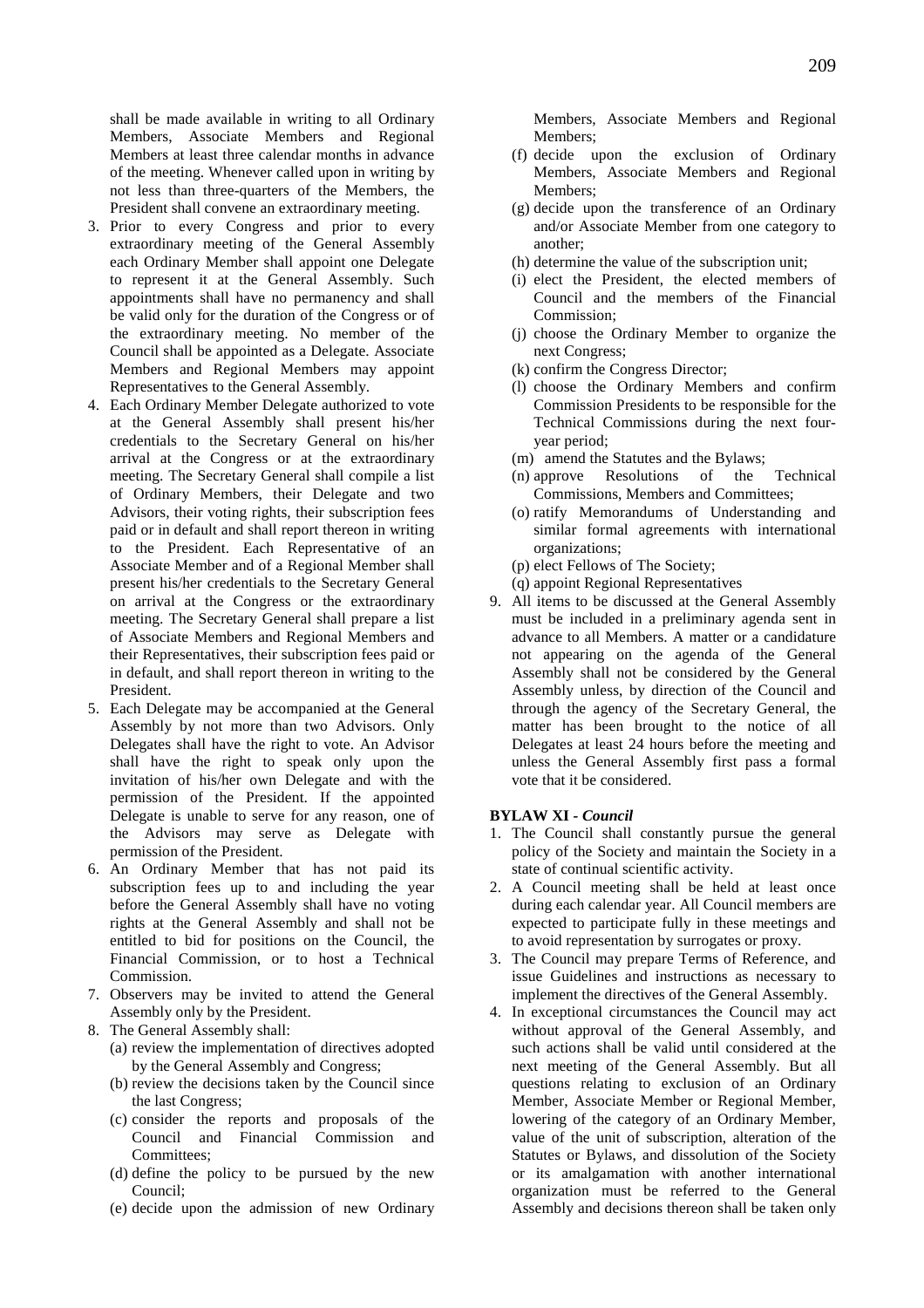by the General Assembly.

- 5. Regional Representation. A maximum of three Regional Representatives may be appointed to assist Council to coordinate activities in regions not adequately represented on the Council. They shall be proposed by Council and be confirmed by the General Assembly. A Regional Representative may not serve in that capacity for more than two consecutive inter-Congress periods. No Regional Representative shall have the same nationality as any member of the Council. The Regional Representatives shall:
	- (a) Liaise with Members and potential members within their region and represent the views of those members on Council.
	- (b) Make best efforts to ensure that at least one ISPRS meeting is held within the region during the inter-Congress period.
	- (c) Encourage members and organisations within their region to support the aims of ISPRS and become Members of ISPRS.
	- (d) Attend national and regional activities within their region and promote the aims and activities of ISPRS.
	- (e) Attend meetings of the Council and Advisory Board when invited.
- 6. The **President of the Society** shall:
	- (a) convene and preside over the plenary sessions of Congress, the General Assembly and the Council; he/she may, however, delegate the Director of the Congress to preside at Congress plenary sessions;
	- (b) coordinate the activities of the Technical Commissions and Working Groups, according to the decisions and intentions of the General Assembly and the Congress;
	- (c) represent the Society in its dealings with national or international institutions or organizations whose activities are of interest to the Society;
	- (d) cooperate with other international organizations concerned with photogrammetry, remote sensing, spatial information science, cartography, geodesy, surveying, and other similar disciplines;
	- (e) communicate to Members:
		- **-** not less than twelve months in advance of the Congress, the date and place of the next meeting of Congress;
		- **-** not less than three months in advance of the Congress, the Agenda of the General Assembly accompanied by an explanation of the purpose and import of the items of Agenda, especially those relating to the admission or exclusion of an Ordinary Member, Associate Member or Regional Member, changes in value of unit of subscription and modifications to the Statutes;
		- **-** not less than one month in advance of the Congress, the names of the Ordinary Members which have proposed to organize the next

Congress;

- **-** not less than one month in advance of the Congress, the names of the Ordinary Members which have proposed to be responsible for each of the Technical Commissions for the next four-year period and the names of their proposed Commission Presidents;
- (f) inform Members in writing of the decisions taken at extraordinary meetings of the General Assembly.
- 7. The **Congress Director** shall:
	- (a) be Chairperson of the Congress Committee;
	- (b) represent the Ordinary Member responsible for the Congress in all matters relating to its organization;
	- (c) correspond with Ordinary Members, Associate Members, Regional Members, Technical Commissions, Working Groups, Committees and the Sustaining Members Committee concerning the scientific and social programs of the Congress;
	- (d) report to the Council the measures being taken to assure the publication of *The International Archives and Annals of the Photogrammetry, Remote Sensing and Spatial Information Sciences* relating to that Congress and shall be available for consultation on the planning of all matters related to the forthcoming Congress.

# 8. The **First Vice-President** shall:

- (a) assist the President in his/her duties when called upon by the President to do so;
- (b) act for the President should he/she be prevented by circumstances outside his/her control from fulfilling his/her duties;
- (c) serve as the Chairperson of the Resolutions Committee to coordinate Resolutions from the Technical Commissions, Members and Committees for consideration by the General Assembly;
- (d) coordinate the proper and timely procedures for the awards.
- 9. The **Second Vice-President** shall:
	- (a) assist the President in any manner requested by President;
	- (b) fulfill the responsibilities of the First Vice-President should he/she be prevented from acting;
	- (c) review, maintain and update the Statutes, Bylaws and Guidelines.
- 10. The **Secretary General** shall:
	- (a) perform the duties of Secretary of the General Assembly, of the Council and of the Congress meeting in plenary session, arrange the meetings of these bodies, and draw and distribute their agenda and minutes at the proper time;
	- (b) at the request of the President, represent the Society in its dealings with national or international institutions or organizations whose activities are of interest to the Society;
	- (c) deal with the correspondence of the Society and ensure the keeping of the records, and distribute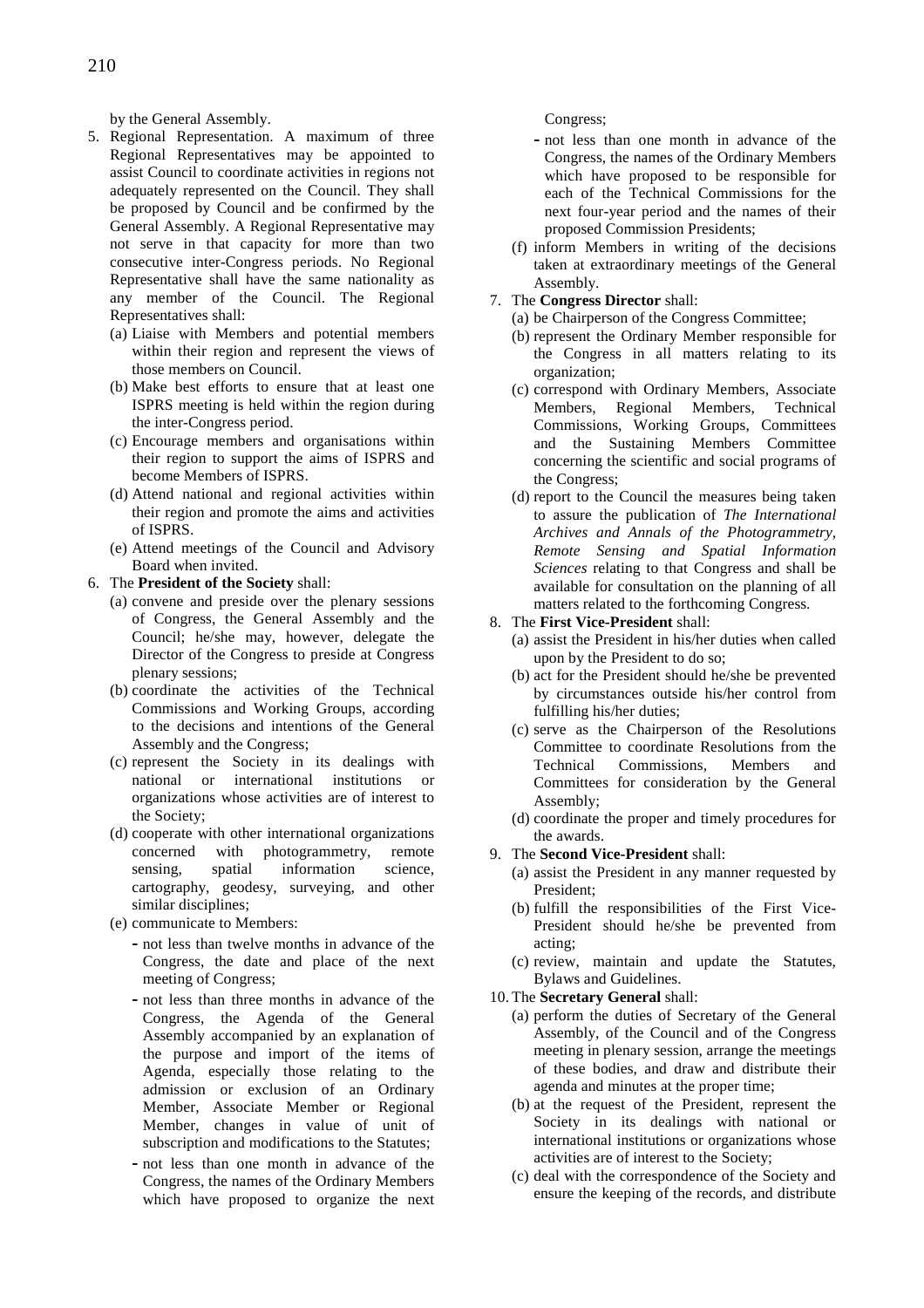to Members relevant information and communication;

- (d) collate the reports of the Technical Commissions and distribute information concerning the Commissions;
- (e) collaborate with the Congress Committee and the Boards of the Technical Commissions concerning the recording and writing up of all proceedings and concerning the publication of the Archives and Annals (contents, presentation, distribution):
- (f) ensure timely preparation and dissemination of Society publications;
- (g) ensure that the decisions taken at Congresses are speedily carried out;
- (h) receive the credentials of Delegates, Advisors and Representatives appointed by Ordinary Members, Associate Members and Regional Members to represent them at the Congress and report in writing to the President on their voting rights.
- (i) coordinate the scheduling of all events of the Society.
- 11. The **Treasurer** shall:
	- (a) complete the accounts for hand over to the new Treasurer within two months of the end of the Congress. The new Treasurer shall replace the outgoing Treasurer on receipt of the final accounts;
	- (b) issue annual invoices one month before the upcoming fiscal year in which the fee is due to Ordinary Members, Associate Members, Regional Members, and Sustaining Members and inform them of the proper procedures for remittance of subscription fees. The Treasurer shall send periodic reminders to those in arrears;
	- (c) collect the funds of the Society and administer them in accordance with the decisions of the General Assembly and the instructions of the Council;
	- (d) keep account of all financial transactions and submit a statement of accounts at the end of each fiscal year to the Financial Commission for audit;
	- (e) assemble the complete accounts of the Society for the four-year term at the end of the fiscal year prior to the Congress and submit them to the Financial Commission for audit;
	- (f) submit to the Secretary General prior to the meeting of the General Assembly a list of Ordinary Members, Associate Members and Regional Members that have not yet paid their annual subscription fee up to and including the year prior to the General Assembly;
	- (g) submit a financial statement to each Council meeting and a summary financial report to the General Assembly.

# **BYLAW XII** *- Headquarters*

Provided that the Statutes and Bylaws of the Society do not run counter to the laws pertaining to associations in the country where the Secretary General is domiciled,

the residence of the Secretary General shall be the headquarters of the Society, except when the Council decides for a more convenient alternative.

#### **BYLAW XIII** *- Technical Commissions*

- 1. The main tasks of a Technical Commission shall be:
	- (a) to follow the technical and scientific progress within its field and report thereon to the Congress;
	- (b) to provide initiative in technical and scientific progress, especially by establishing Working Groups, arranging International Symposia, and organizing experiments on research;
	- (c) to identify the results of research and development in order to present them for discussion at the Congress;
	- (d) to propose actions leading to the promotion and evaluation of the photogrammetry, remote sensing and spatial information sciences, and to assist the Council in defending these proposals to the authorities concerned;
	- (e) to assist in international standardization activities in subject matters related to the photogrammetry , remote sensing and spatial information sciences;
	- (f) to promote continuing education by organizing tutorials;
	- (g) to report to Council on the implementation of their program in accordance with Bylaws and Technical Resolutions.
	- (h) to submit an annual report on its areas of responsibility to the Society. The report should include activities and the state of the science and technology of the Commission and Working Groups.
- 2. Activities in the photogrammetry, remote sensing and spatial information sciences shall be divided into eight areas of major interest and each area shall be entrusted to a Technical Commission. The areas of responsibility for the Technical Commissions shall be as follows:

# **Commission I: Sensors and Platforms for Remote Sensing**

- **-** Design and realization of digital aerial and spaceborne missions for Earth observation;
- **-** Design, construction, characterization, and installation of imaging and non-imaging sensors (including Optical, IR, SAR, IFSAR, LIDAR, etc.);
- **-** Standardization of definitions and measurements of sensor parameters;
- **-** Integration of imaging and non-imaging sensors with other relevant systems;
- **-** Geometric and radiometric properties, quality standards, and factors affecting data quality;
- **-** Test, calibration and evaluation of sensors (including laboratory, in-flight, inter-calibration and test fields);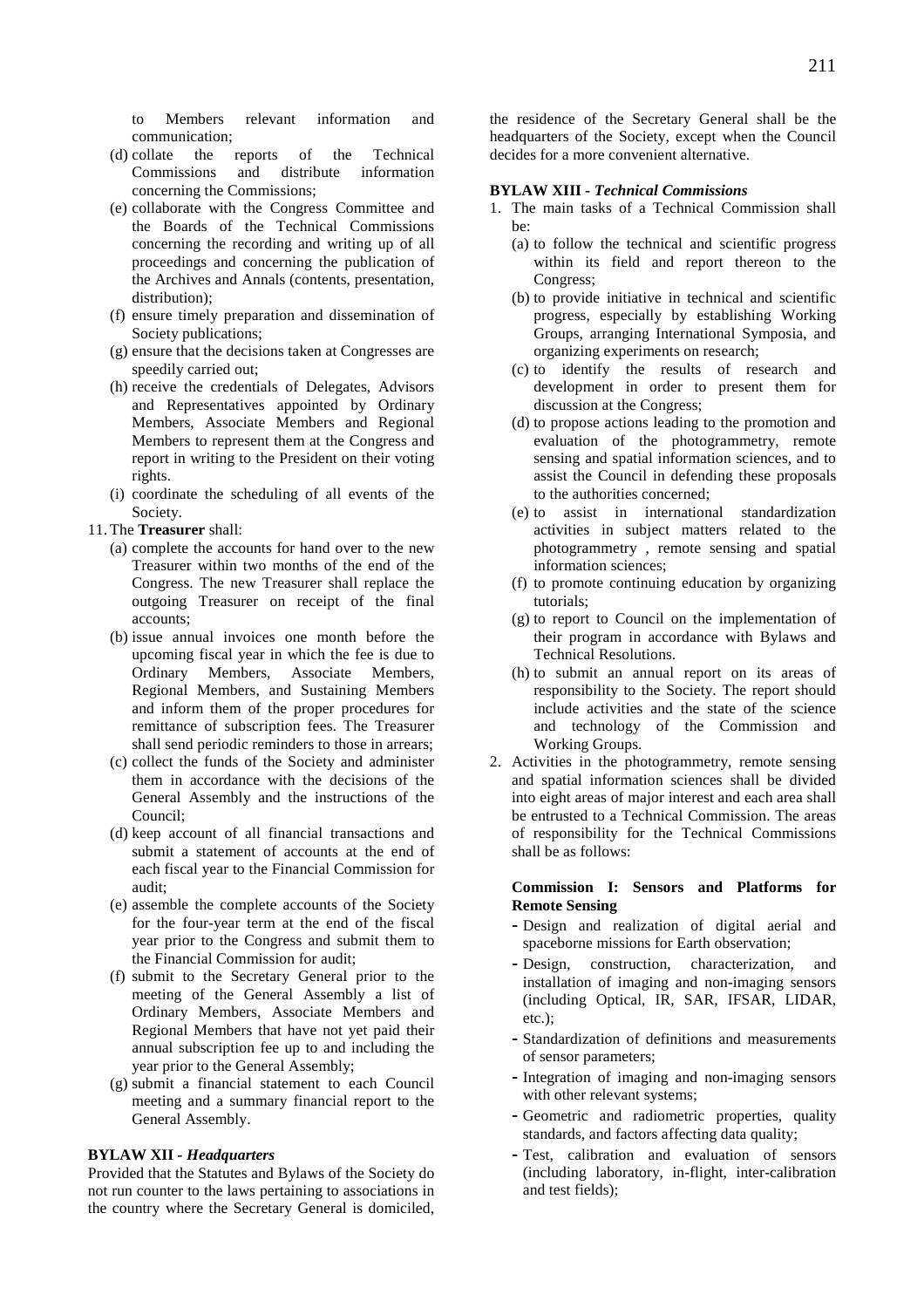- **-** Integrated platform guidance, navigation, positioning and orientation;
- **-** Data reception and pre-processing;
- **-** On-board preprocessing of data and autonomous systems;
- **-** Systems and media for recording sensor data, auxiliary data (time, position, attitude, etc.) and film scanners;
- **-** Image and non-image data transfer standards.

# **Commission II: Theory and Concepts of Spatial Information Science**

- **-** Fundamentals of spatial database design, spatial data structures, spatial analysis and geostatistics, spatial querying, spatial reasoning, spatial and temporal modeling;
- **-** Aggregation, generalization, abstraction and rendering of image and vector data;
- **-** Spatial decision support systems;
- **-** Processing, analysis and modeling of multidimensional geospatial data;
- **-** System integration and modeling aspects for data and geoinformation processing;
- **-** Interoperability of heterogeneous spatial information systems;
- **-** Semantic and geometric integration of heterogeneous spatial information;
- **-** Communication and visualization of spatial data;
- **-** Data mining, filtering, retrieval and dissemination;
- **-** Spatial data quality and spatial model quality.

# **Commission III: Photogrammetric Computer Vision and Image Analysis**

- **-** Algorithms for geometric analysis of image data regardless of scale;
- **-** Geometric analyses of IR, SAR, IFSAR and LIDAR;
- **-** Automated feature and attribute extraction techniques and methodologies from multi-sensor, multi-resolution, multi-spectral, hyperspectral, and multi-temporal imagery;
- **-** Fundamental research into image understanding for object detection, recognition, identification and reconstruction;
- **-** DEM generation and integration of threedimensional modeling concepts into image analysis processes;
- **-** Integration of spatial information systems and object models for object recognition;
- **-** Sensor pose determination (including auxiliary information);
- **-** Projective and multi-view geometry;
- **-** Image sequence analysis;
- **-** Algorithms for including features in the orientation processes;
- **-** Spatial, spectral and temporal properties of

natural and human-formed objects.

# **Commission IV: Geospatial Databases and Location Based Services**

- **-** Development, access and management of spatiotemporal databases;
- **-** Spatial data infrastructures;
- **-** Image-based geospatial databases;
- **-** Data libraries, data clearinghouses, data warehouses, distributed archives and access to remote data sources, including metadata and digital data standards;
- **-** Web based access, retrieval and dissemination of spatial data, including web-based location-based services;
- **-** Integration of spatial information systems and image analysis for database-driven change detection, data capture and updating;
- **-** Dynamic spatial information systems, spatial data revision and versioning;
- **-** Interfacing 3D models with facility management systems;
- **-** Database generation for digital topographic and thematic mapping (including orthoimages and digital terrain models);
- **-** Digital landscape modeling and visualization, and large scale urban models;
- **-** Global environmental databases and mapping;
- **-** Extraterrestrial mapping and spatial information systems;
- **-** Analysis of systems and their components for automated and semi-automated digital mapping and geoinformation systems;
- **-** Analysis of industry needs and design of systems for production and update of geoinformation.

# **Commission V: Close-range Imaging, Analysis and Applications**

- **-** Systems and algorithms for real-time imaging, mobile mapping and video processing;
- **-** Photogrammetric vision metrology technologies with sChanpecial consideration of CAD/CAM and spatial information systems;
- **-** Integration and fusion of multiple data sources for advanced object extraction and modeling;
- **-** Laser scanning for 3-D representation of objects and scenes;
- **-** Close-range image sequence analysis procedures;
- **-** Vision-based techniques for visualization, simulation, robotics and animation;
- **-** Vision metrology systems and industrial applications;
- **-** Photogrammetric techniques in biomedical engineering and human motion studies;
- **-** Techniques for architectural, archaeological and cultural heritage applications.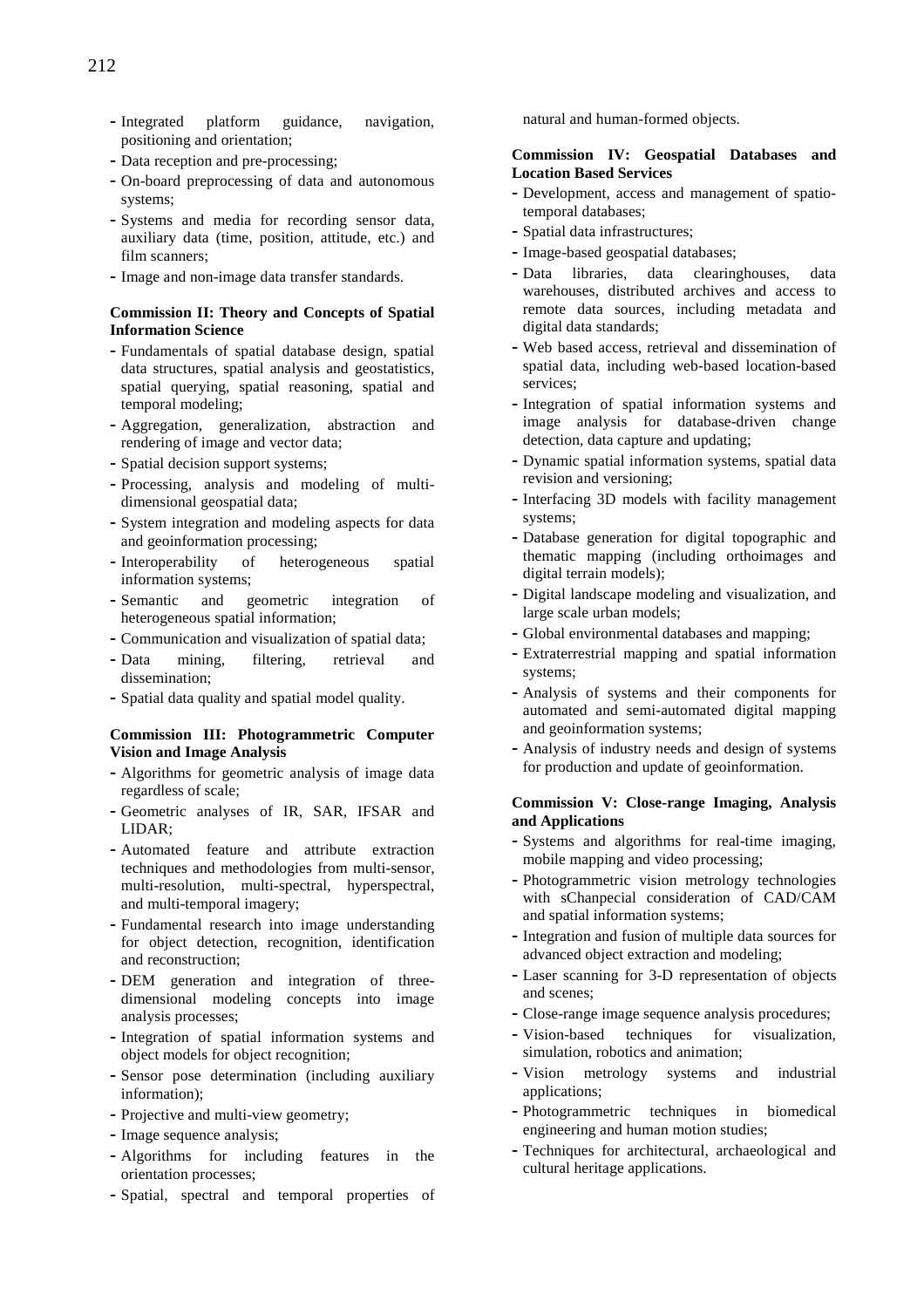- **-** Promotion of education and training at fundamental, advanced and professional levels;
- **-** Promotion of technology transfer, considering account regional needs and resources;
- **-** Computer-assisted teaching, training and distance learning;
- **-** Innovative techniques for information dissemination on the Internet;
- **-** Promotion of youth forum and innovative outreach activities;
- **-** Assist the Council in the promotion of ISPRS activities in the regions;
- **-** Quality enhancement of content and format of ISPRS publications and Internet home pages.

# **Commission VII: Thematic Processing, Modeling and Analyses of Remotely Sensed Data**

- **-** Relationship between spectral, radiometric and temporal properties of objects, their physical and chemical properties and their variations;
- **-** Image classification and analysis methodologies;
- **-** Analysis of characteristics of multi-spectral, hyperspectral, multi-sensor, microwave and multi-temporal image data for extraction of attribute information;
- **-** Methodologies of computer-assisted interpretation and analysis of remotely sensed data;
- **-** Validation of data and information using laboratory and in-situ methodologies;
- **-** Improving atmospheric modeling for radiometric correction;
- **-** Multi-source data fusion and integration techniques;
- **-** Modeling of satellite data derived parameters;
- **-** Global databases and determination of indicators of change for global modeling, monitoring and sustainable development;
- **-** Integration of remote sensing and GIS techniques;
- **-** Aerosol and particulate detection and identification.

# **Commission VIII: Remote Sensing Applications and Policies**

- **-** Forestry, vegetation, agricultural and biodiversity studies and applications;
- **-** Hydrology, oceanography, coastal zone, snow and ice applications;
- **-** Atmospheric and weather studies and applications;
- **-** Geology, pedology and geomorphology studies and applications;
- **-** Monitoring and management of land and water resources;
- **-** Land use, human impact and ecosystem analyses;
- **-** Disaster monitoring, mitigation and damage assessment;
- **-** Hazardous waste and environmental pollution assessment;
- **-** Infrastructure, transportation and communications studies and applications;
- **-** Satellite and aerial remote sensing policies;
- **-** Cooperation with international environmental programs and strategies;
- **-** Earth Observation activities to support sustainable development.
- 3. An Ordinary Member (or Ordinary Members) seeking responsibility for a Technical Commission shall submit to the Secretary General an application which includes the activities and the name of the proposed Commission President. This application shall be submitted at least four months prior to the commencement date of the Congress.
- 4. In choosing the Ordinary Member or group of Ordinary Members to be entrusted with the responsibility for the work of a Commission, the General Assembly shall take into consideration all relevant factors, including in particular:
	- **-** the various Ordinary Members willing to undertake the responsibility;
	- **-** the scientific and technical ability available to each candidate;
	- **-** the professional standing and ability of the person proposed as Commission President;
	- **-** the ability and willingness of each Ordinary Member and other organizations in its country to support a Commission;
	- **-** the program of Commission activities proposed by the Ordinary Members and in particular the Working Groups, their chairpersons and the events contemplated.
- 5. The Ordinary Member (or Ordinary Members) entrusted with a Technical Commission shall assume responsibility for the technical and financial management of the Commission. It shall prepare the Commission and Working Group reports and be responsible for production of the Proceedings of its Symposium for publication in the Archives and/or Annals.
- 6. A Technical Commission shall be autonomous in scientific matters but the Commission President shall keep the President of the Society and the Council fully and promptly informed of all its activities and the progress of its work. The Presidents of Commissions shall meet with the Council as and when necessary to coordinate the work of the Commissions.
- 7. Each Commission is expected to organize an International Symposium in the period between two Congresses. Before arranging an International Symposium the Commission shall obtain the consent of the Council. Ordinary Members organizing an International Symposium shall sign a contract with the Society and be responsible for ensuring that adequate provisions are made for the Symposium. Such Symposia shall be devoted to the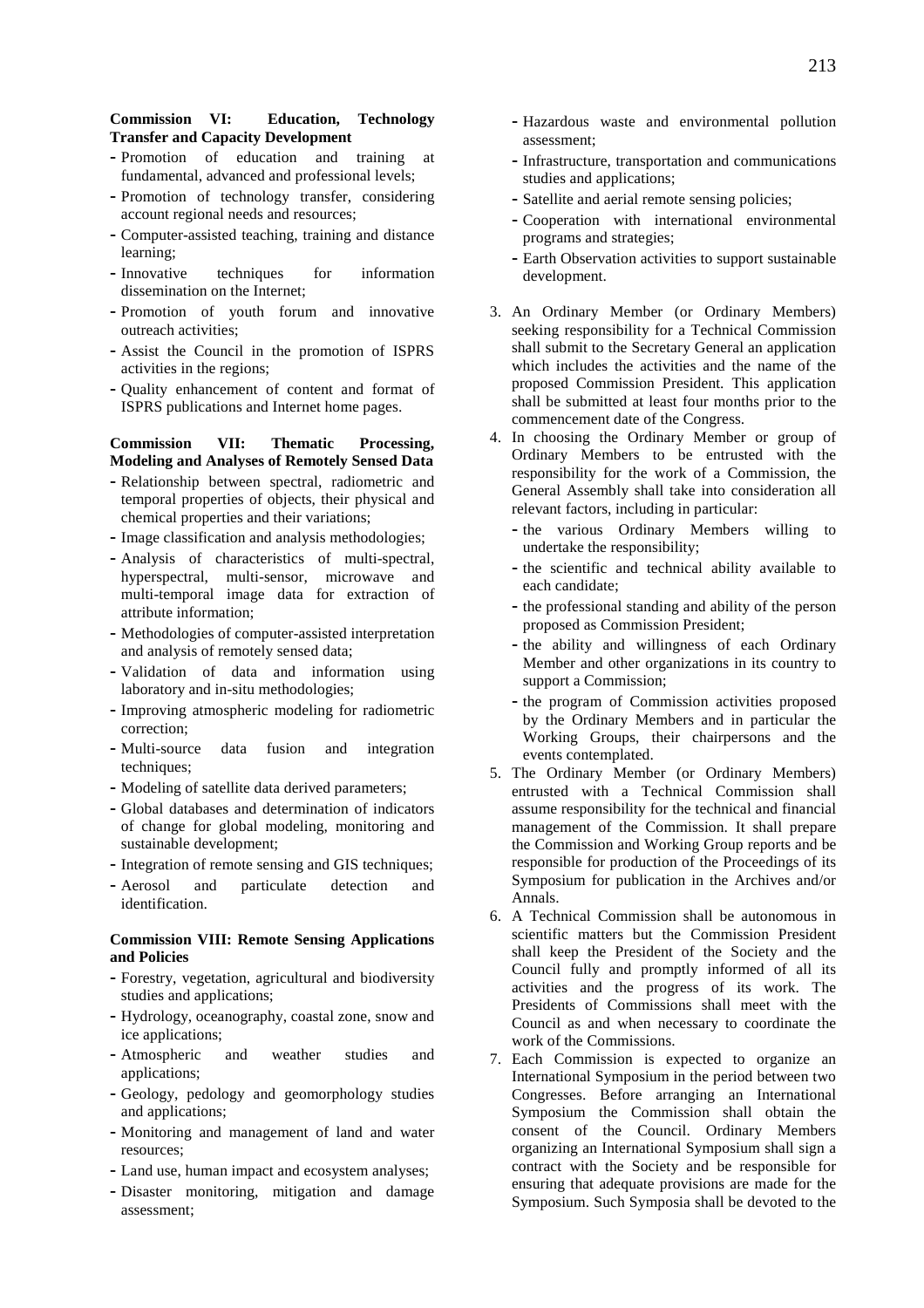field of the Commission and preparation for the ensuing Congress. Two or more Technical Commissions may collaborate to organize a joint Symposium as a single event. The Symposium should include appropriate activities designed to attract students and the fee for students should be set at a level which will enable a good attendance by students and should be no more than 50% in general of the early registration fee.

- 8. The Commission President shall have the right to invite a limited but sufficient number of persons to join the Commission Board as Commission Rapporteurs for a particular field of interest to the Commission. Such Rapporteurs shall be chosen entirely at the President's own discretion, for the special knowledge or facilities they may possess which will enable them to give the assistance desired. They may be invited from any country and international representation shall be encouraged. They need not be Ordinary Member or Associate Member Correspondents but may perform that duty in addition.
- 9. Each Ordinary Member and Associate Member shall be entitled to appoint one Correspondent to each Commission. It may change its Correspondent or appoint a substitute at any time.
- 10. The Commission Board shall review the Resolutions approved by the Congress and identify subjects or problems requiring detailed study, trials or experimental research. It shall establish Working Groups to undertake these investigations and it shall ensure that all measures outlined in the Resolutions are covered by Working Group activities. If, in this connection, important divergences of opinion should arise within or between Commissions, the Council shall determine the course of action. The terms of reference and duration of the Working Groups shall be strictly limited and clearly defined by the Commission Board and approved by Council. A subdivision of the field of a Commission into Working Groups acting virtually as independent Commissions shall not be permissible.
- 11. The Working Group shall consist of:
	- **-** the Chairperson of the Working Group;
	- **-** optionally a Co-Chairperson;
	- **-** a group of specialists chosen by the Chairperson, not in consideration of country but of qualification and commitment;
	- **-** other interested, competent specialists who have indicated a commitment to contribute and participate.
- 12. A Working Group may be appointed to study a problem pertinent to the fields of more than one Commission. It shall then be called an Inter-Commission Working Group. The President of the initiating Commission shall notify the Council of the intention and reach agreement with the Presidents of other Commissions concerned. The Council shall pronounce on the advisability of setting up such an Inter-Commission Working

Group, determine if need be the terms of reference and duration of its mission and designate the Commission which it most concerns and within which it shall make its report. Such a Working Group shall not be permitted to develop gradually into any kind of independent Commission.

- 13. Each Working Group shall report annually to the Commission President concerned, in addition to reporting through the appropriate Commission at the Congress. When a Working Group has treated its subject sufficiently for the time being, or has been found to be inactive, the Council shall dissolve the Working Group, normally on the initiative of the Chairperson of the Group or the President of the Commission concerned.
- 14. At least six months in advance of a Congress, the President of each Technical Commission shall form a committee to prepare Resolutions for the Commission. This Committee shall identify the more important problems requiring solution and submit to Council Resolutions on the work needed to solve them, no later than three months in advance of the Congress.
- 15. Prior to the Congress, the First Vice-President shall form the Resolutions Committee, which shall coordinate the Resolutions of all Technical Commissions, Members and Committees with regard to practicality, shall ensure that they are set down in suitable standard form and are presented in at least one of the official languages of the Society.
- 16. During a Congress or Symposium all photogrammetric, remote sensing and spatial information specialists rightfully present shall be free to participate in all activities of a Technical Commission.

# **BYLAW XIV** *- Financial Commission*

- 1. Each member of the Financial Commission shall be of a different nationality. No member of the Financial Commission shall be of the same nationality as any member of Council. Delegates to the General Assembly shall not be excluded from serving as members of the Financial Commission.
- 2. The Financial Commission shall advise the Council on all financial matters at any time upon the request of the Council.
- 3. The outgoing Financial Commission shall continue to serve after the Congress to ensure that the outgoing Treasurer hands over the accounts and funds of the Society to the new Treasurer within two months of the Congress. The new Financial Commission shall replace the outgoing Financial Commission at the same time as the changeover of Treasurers, and report to the Council that the changeover has been satisfactorily accomplished.
- 4. The Financial Commission shall examine and audit accounts of the Treasurer once every year, and submit its recommendations to the Council.
- 5. In the event that a member of the Financial Commission becomes unable to continue in office, on the advice of the remaining members of the Commission, the Council may approve a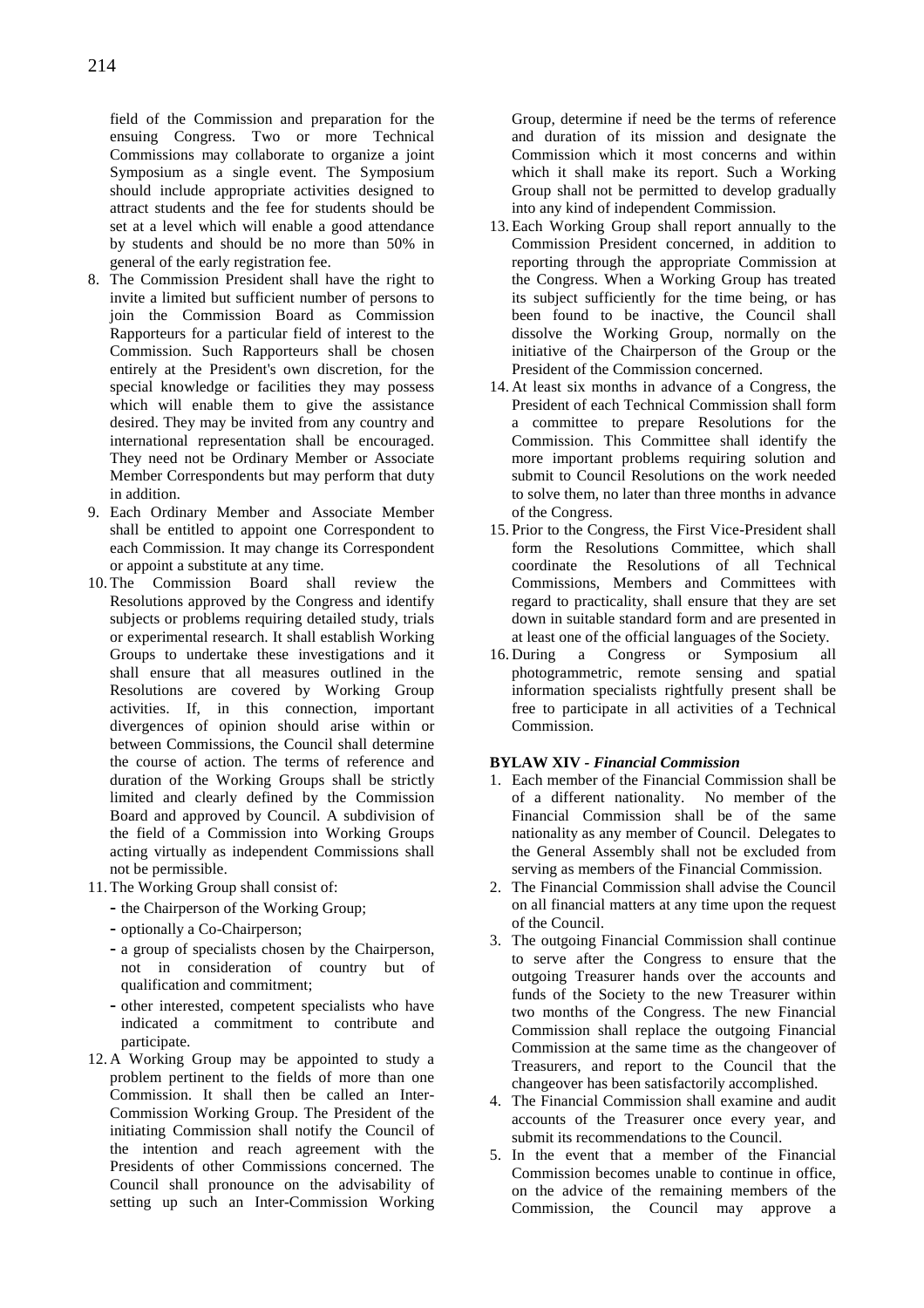replacement.

# **BYLAW XV** *- Finances*

- 1. The fiscal year of the Society shall be 1st January to 31st December. All annual subscription fees of Ordinary Members, Associate Members, Regional Members and Sustaining Members shall be paid before the end of the fiscal year.
- 2. The annual subscription fee paid by an Ordinary or Associate Member shall be defined through the number of units of subscription assigned to its category of Membership in accordance with the following table:

| Category                             |                           |  |  | 1 2 3 4 5 6 7 |  |  |  |  |
|--------------------------------------|---------------------------|--|--|---------------|--|--|--|--|
|                                      | <b>Subscription Units</b> |  |  |               |  |  |  |  |
| Ordinary Member 1 2 6 10 16 24 32 48 |                           |  |  |               |  |  |  |  |
| Associate Member 1 6 12 24           |                           |  |  |               |  |  |  |  |

- 3. The value of the subscription unit shall be fixed by the General Assembly.
- 4. The subscription fees of Sustaining Members and Regional Members, established by the Council, shall be ratified by the General Assembly.
- 5. Bank accounts of the Society shall be held in the names of two persons, namely the President and the Treasurer.
- 6. Gifts and legacies offered to the Society may be accepted by The ISPRS Foundation Council and ratified by the General Assembly.
- 7. Finances of the Society shall be controlled as follows:
	- (a) An annual budget for revenues and expenditures for each fiscal year shall be prepared by the Treasurer, examined in detail by the Financial Commission, and passed on to the Council for approval, one month prior to the end of the fiscal year.
	- (b) Recommendations for grants to support philanthropic activities of the Society shall be prepared by the Council and forwarded to the Board of Trustees of the ISPRS Foundation for action.
	- (c) Additional expenditures for routine operations can be approved by the Treasurer. Expenditures for extraordinary items must receive Council's approval.

# **BYLAW XVI** *- Voting*

- 1. A quorum for convening a General Assembly shall require that the Ordinary Member delegates representing fifty percent (50%) of the total sum of eligible votes be present at the commencement of the General Assembly at which the voting is taking place.
- 2. When a vote by correspondence is taken in respect of admission of a new Ordinary Member, Associate Member or Regional Member, voting papers shall be sent electronically or by airmail to every

Ordinary Member eligible to vote with the final date for the return of the vote set at three months after the mailing. All ballots not returned by the time limit set will be recorded as considered to be favorable votes. A decision to admit the applicant a new Ordinary Member, Associate Member or Regional Member shall be declared after the time limit set has expired, provided that three-quarters of the votes cast are in favor of admission.

3. Members who raise their category at a General Assembly shall receive voting rights at the higher category if they have paid their annual membership subscription fee at the higher category for the fiscal year of the General Assembly.

# **BYLAW XVII** *- Regulations and Directives*

- 1. The decisions of the Plenary Session of a Congress and the decisions of the General Assembly shall be made known to Members and Technical Commissions of the Society without delay.
- 2. Except where specified otherwise a quorum of fifty percent (50%) of the total sum of eligible votes at the commencement of the General Assembly at which voting is taking place, shall be required for decisions at the General Assembly.
- 3. Decisions taken by the Council shall be promptly communicated to Members by the Secretary General.
- 4. *Conflict of Interest*. All individuals acting on behalf of ISPRS, whether they are on the Council, Technical Commission Presidents, Working Group officers, ISPRS Committee members, awards jury members or other individuals appointed by ISPRS to act on its behalf, shall disclose to the Council any duality of interest or possible conflict of interest, whenever the duality or conflict pertains to a matter for which this individual is required to make a decision. The Council shall decide on whether the individual can take part in further discussion or vote on the item where conflict occurs, or whether the individual should be replaced.

# **BYLAW XVIII** *- Languages*

During a Congress, or a Symposium of a Technical Commission, the host Ordinary Member may offer, entirely at its own expense, translation to the language of the host country.

# **BYLAW XIX** *- Dissolution or Amalgamation*

In the instance of dissolution of the Society the funds shall be donated to a recognized international charitable organization selected by the Council and the Financial Commission. The records of the dissolution shall be deposited with the organization that has assumed responsibility for *Archives and Annals*.

# **BYLAW XX** *- Amendments to Statutes and Bylaws*

Amendments to Statutes and Bylaws shall take effect at the times set by the General Assembly.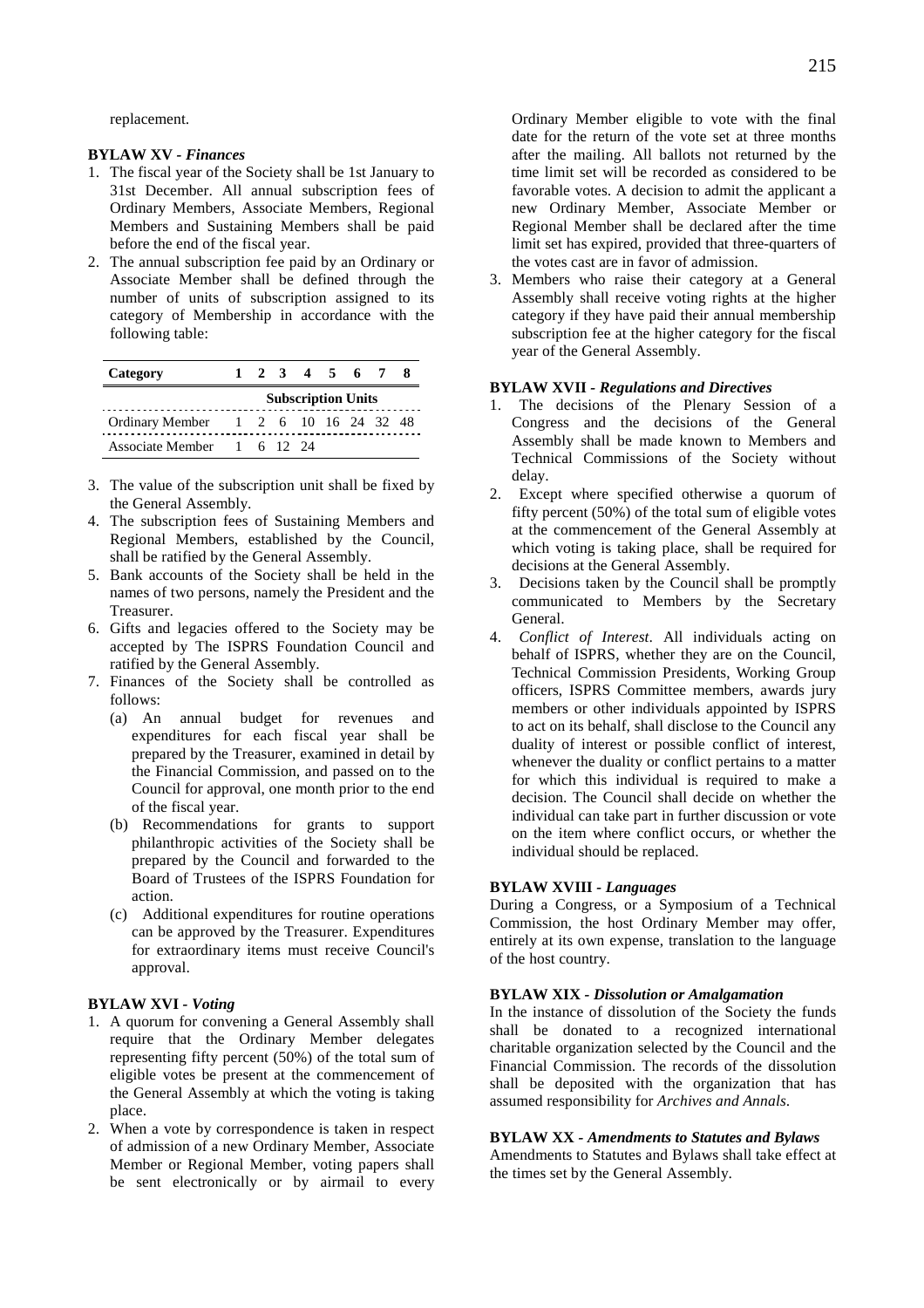Original Bylaws adopted by the General Assembly of the 11th Congress, July 1968, at Lausanne, Switzerland. Bylaws amended by the General Assembly of the 12th Congress, August 1972, at Ottawa, Canada. Bylaws amended by the General Assembly of the 14th Congress, July 1980, at Hamburg, Federal Republic of Germany. Bylaws amended by the General Assembly of the 15th Congress, June 1984, at Rio de Janeiro, Brazil. Bylaws amended by the General Assembly of the 16th Congress, July 1988, at Kyoto, Japan. Bylaws amended by the General Assembly of the 17th Congress, August 1992, at Washington, D.C., USA. Bylaws amended by the General Assembly of the 18th Congress, July 1996, at Vienna, Austria. Bylaws amended by the General Assembly of the 19th Congress, July 2000, at Amsterdam, The Netherlands. Bylaws amended by the General Assembly of the 20th Congress, July 2004, at Istanbul, Turkey. Bylaws amended by the General Assembly of the 21st Congress, July 2008, at Beijing, China. Bylaws amended by the General Assembly of the 22nd Congress, August 2012, at Melbourne, Australia.

President: Orhan Altan (2008-2012) Secretary General: Chen Jun (2008-2012)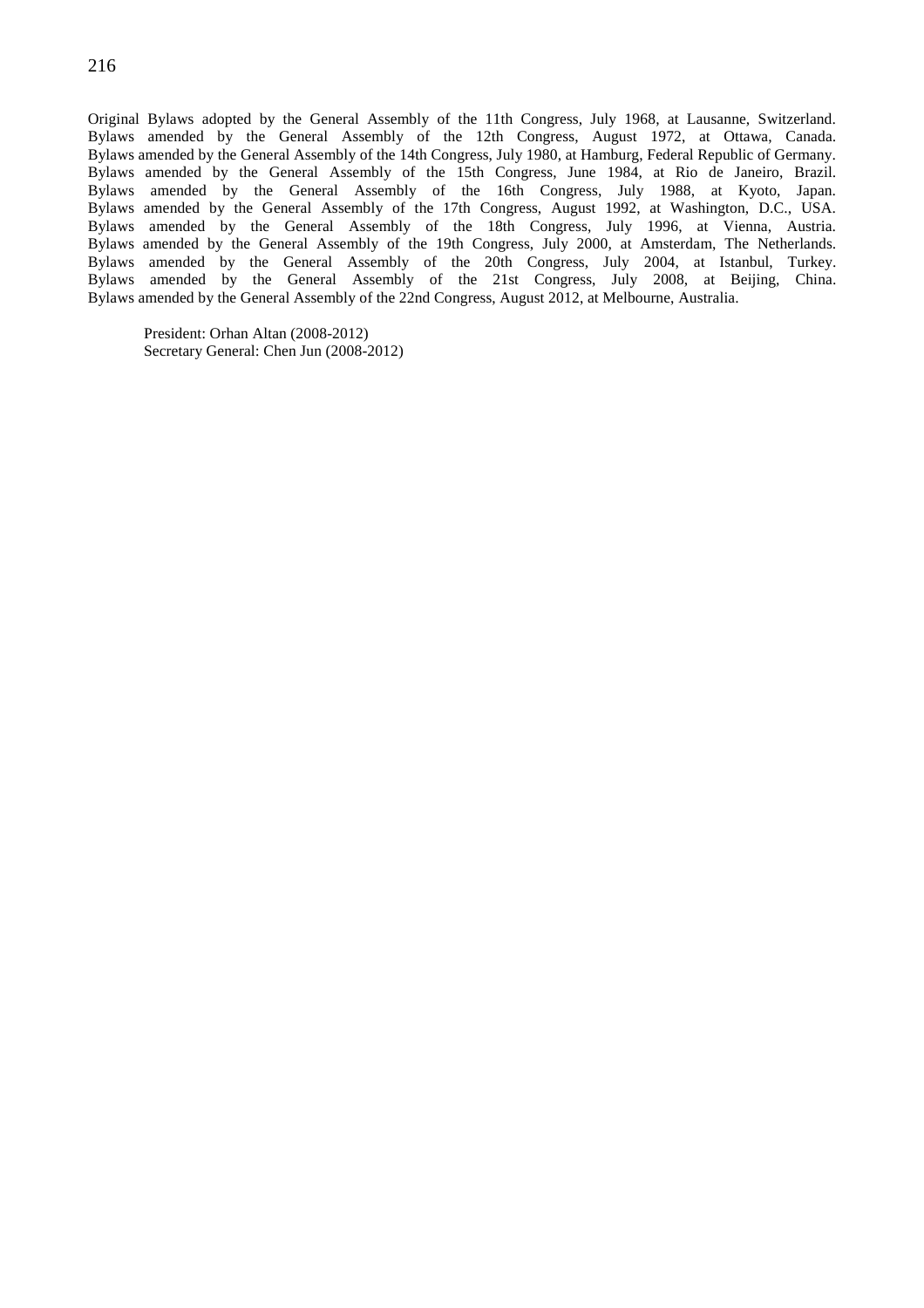In recognition of the value and prestige associated with ISPRS Awards, in 1998 the Council developed the following ISPRS Awards Policy, which was ratified by the ISPRS General Assembly in Amsterdam.

- 1. ISPRS Awards shall recognize out standing contributions and achievements by an individual or individuals in the pursuit of, or for a major realization of, the objectives of ISPRS.
- 2. The Terms of Reference of ISPRS Awards shall be in accordance with the Statutes and Bylaws of the Society.
- 3. The Terms of Reference of ISPRS Awards shall be specified in written form in the official languages of ISPRS. They are subject to approval by the Council.
- 4. The Terms of Reference and background shall be communicated to ISPRS members through official documents of the Society (Silver Book, WWW Page, and ISPRS Highlights).
- 5. All new ISPRS Awards shall consist of a reward of substantial monetary value, or an item of high intrinsic value (a minimum of Swiss francs 2,500 or equivalent), together with a certificate or plaque of recognition.
- 6. In order to establish a new long-term award (for a minimum of 12 years), the sponsoring

organization shall make a commitment for a minimum period of support of 12 years in the formal proposal for the award to the President of ISPRS, for approval by Council.

- 7. The funding and preparation of ISPRS Awards shall be provided by the sponsoring organization and delivered to the Congress Director after the Awardee(s) have been identified.
- 8. Each new ISPRS Award shall be granted for a specific purpose, which shall not overlap the purpose of another ISPRS Award.
- 9. Presentations of ISPRS Awards shall be made at an appropriate event, preferably a plenary session or General Assembly of the Congress.
- 10. The recipient of an ISPRS quadrennial Award shall receive that award only once.
- 11. Amendment to the Terms of Reference of an ISPRS Award shall require agreement of Council with the Award sponsor. The sponsor shall then prepare the amended Terms of Reference in final form as specified in paragraph 2, for Council approval.
- 12. It is expected that the recipient will attend the Congress to receive the award.

# **THE BROCK GOLD MEDAL AWARD**

# *Preamble*

The periodic Award of a gold medal was instituted in 1952 by the ISP to encourage the advancement of photogrammetry. The funds for the provision of medals were given in memory of Arthur and Norman Brock. On 22nd May, 1954 and 25th March, 1955, the Council of the ISP adopted unanimously certain rules governing the Award of the medal and further resolved that those rules should remain in force until altered by the unanimous vote of the Council which provision is still valid. On 8th May 1957 and on 20 April 1999, the Council considered alterations to the rules and subsequently by correspondence agreed by unanimous vote to alter them and rewrite them as follows:

# *Rules governing the award*

- 1. The medal shall be known as the Brock Gold Medal Award and shall be awarded at the sole discretion of the Council of the ISPRS in accordance with the following rules.
- 2. The person to whom the Award is to be made shall be selected irrespective of nationality and solely in respect of contribution to the accomplishment to be signalized by the Award.
- 3. The medal shall be awarded only in respect of an outstanding landmark in the evolution of the photogrammetry, remote sensing and spatial information sciences, which shall be a proven contribution to these sciences and technologies of

whatever form, whether a major completed project or program, some fundamentally new equipment, system or fundamentally new technique, or other new departure.

- 4. The landmark in the evolution of the photogrammetry, remote sensing and spatial information sciences to be thus signalized by the Award of the medal shall have proven its worth as a contribution to the advancement of these fields at least two years prior to the Congress at which the Award is to be made and in general not more than some twelve years prior to the Congress.
- 5. Recommendations for the Award of the medal shall be made in accordance with the following rules:
	- a. The Council shall, two years prior to each Congress, invite the member societies to submit recommendations for recipients of the Award.
	- b. Every recommendation for the Award shall be made by two individuals who adhere to the ISPRS through any of the forms of membership and who are neither of the same nationality as their candidate nor of the same nationality as one another.
	- c. Recommendations shall be in respect of an individual and not of a group of individuals nor of any organization or commercial firm. However, as many advances in the photogrammetry, remote sensing and spatial information sciences, and in the execution of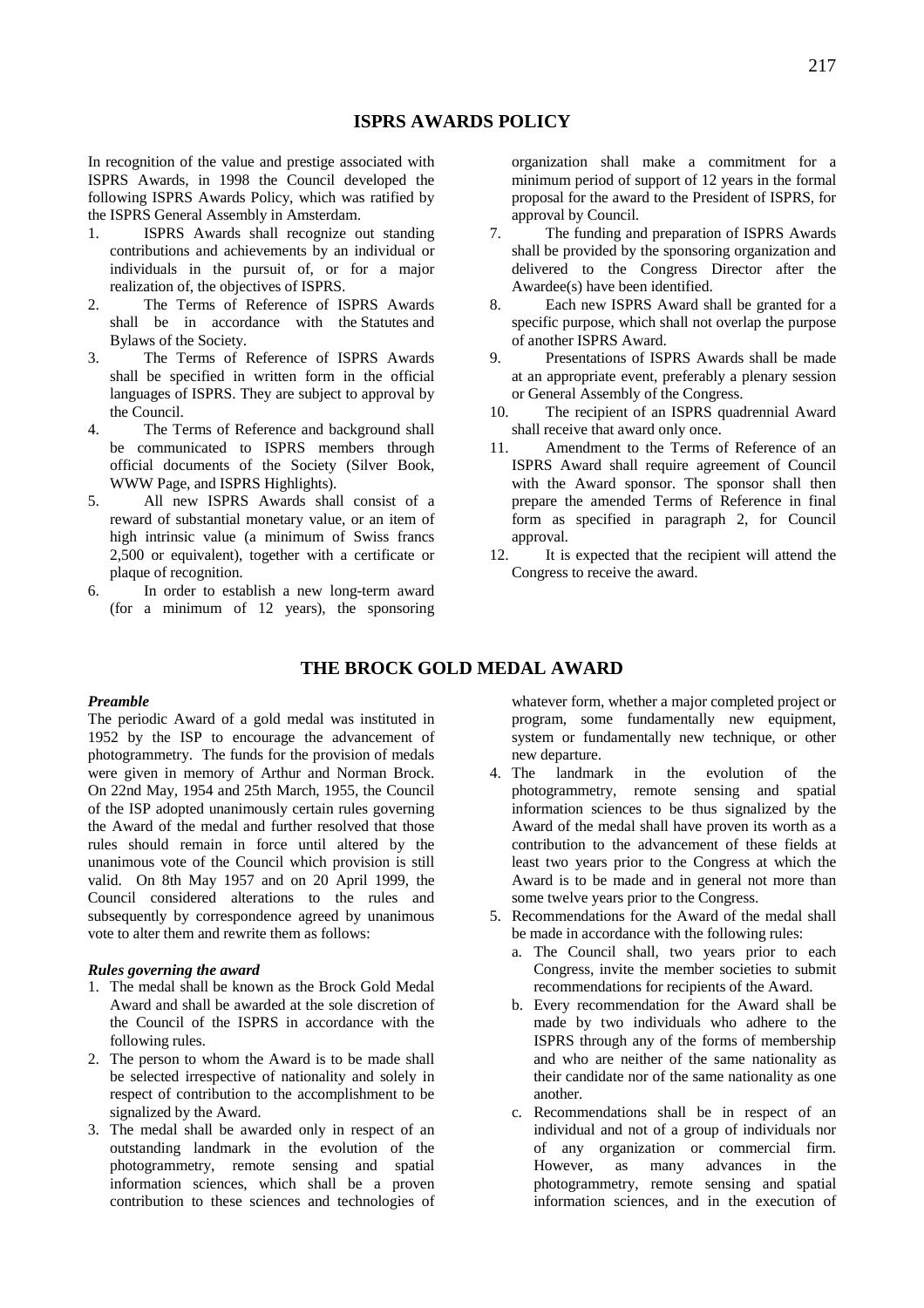projects and programs, may be largely due to team work, it shall be allowable to recommend the leader or the leading spirit of a team of workers, or such person as the team itself may think has made the most important or outstanding or fundamental contribution to their work.

- d. Every recommendation shall be made in writing to the President of the ISPRS and shall be accompanied by documentation and an explanation of the grounds of the recommendation that shall be sufficiently full to enable the Council to evaluate them.
- e. The nominators may consult organizations or individuals of the country in which their candidate has been working, who are involved in the photogrammetry, remote sensing and spatial information sciences, and if they do so, they must include in their documentation the advice they have received.
- f. Recommendations shall be made only during the period between the close of one Congress and nine months before the opening of the next.
- g. All recommendations made prior to one Congress shall lapse at the conclusion of that Congress, whether or not any medal was awarded at it. It is permissible to revive a recommendation that has lapsed by making a fresh recommendation.
- 6. The selection of the person to receive the medal shall be made by the Council in accordance with the following rules:
	- a. Any member of the Council who has been recommended for the Award shall not, while their name remains one that can still be considered, take part in the proceedings of selection or be counted as a member of Council for the purpose of calculating the proportion of votes cast under this rule.
	- b. Nine months before each Congress the Council shall begin to consider all recommendations received to date, and may at the same time consider the merits of the work of any other person (except a member of Council) that the

Council itself deems worthy of consideration for the Award. The Council shall complete its consideration and reach its conclusion in sufficient time to permit the preparation of the medal and its presentation at the Congress.

- c. The Council may use whatever procedure it thinks fit to reach its conclusions, provided a final selection is made by vote. In such voting a Councilor of the same nationality as a candidate not yet eliminated shall have no vote and a candidate to be successful must receive the votes of not less than two thirds of those entitled to vote. Votes may be cast in person or by post.
- 7. The Council shall normally expect to Award one medal at each Congress. It may abstain from awarding a medal at any particular Congress, in which case it may award an additional medal at the Congress next following but not later.
- 8. The name of the recipient of the medal shall be announced at the Congress, and the medal shall, whenever practicable, be presented in person at the Congress by the President.
- 9. The medal shall not be awarded posthumously, other than in the exceptional event of the candidate dying after having been selected for the Award, in which case the Council shall decide whether to award the medal posthumously or not at all or to some other candidate.
- 10. A trust fund shall be established by the American Society for Photogrammetry and Remote Sensing for the provision of the Brock Award medals. The terms of the trust deed and any modifications thereof shall be subject to the approval of the American Society for Photogrammetry and Remote Sensing and by the Council of the ISPRS; it shall contain provisions for the safeguarding of the capital value of the assets and for all accrued interest to be used in the provision of medals. Trustees shall be appointed by the President of the American Society for Photogrammetry and Remote Sensing, which Society shall be responsible to report biennially to the Council of the ISPRS for the proper conduct of the affairs of the trust.

# **THE OTTO VON GRUBER AWARD**

# *Preamble*

On the initiative of Dr. Ir. W. Schermerhorn, the Board of the ITC Foundation decided on 26th September 1961 to set aside funds for the assignment of a periodic award in memory of Otto von Gruber. The award will be made in accordance with the following amended regulations which have been approved by the Board of Governors of the ITC Foundation and the Council of The International Society for Photogrammetry and Remote Sensing.

# *Regulations*

# **Article 1**

The Award shall be known as the Otto von Gruber Award and consist of a medal and a monetary grant. It will be made every four years to the author of a paper

of outstanding merit in the photogrammetry, remote sensing and spatial information sciences. *A person may be given the Award only once.*

# **Article 2**

An applicant for the Award must meet the following requirements:

- a. The paper shall be written within the four years immediately preceding the year of the Congress of the International Society for Photogrammetry and Remote Sensing (ISPRS) at which the Award is to be presented.
- b. The applicant should not be older than 40 years on the opening day of the Congress and should have an academic degree in one of the disciplines relevant for scientific fields of ISPRS.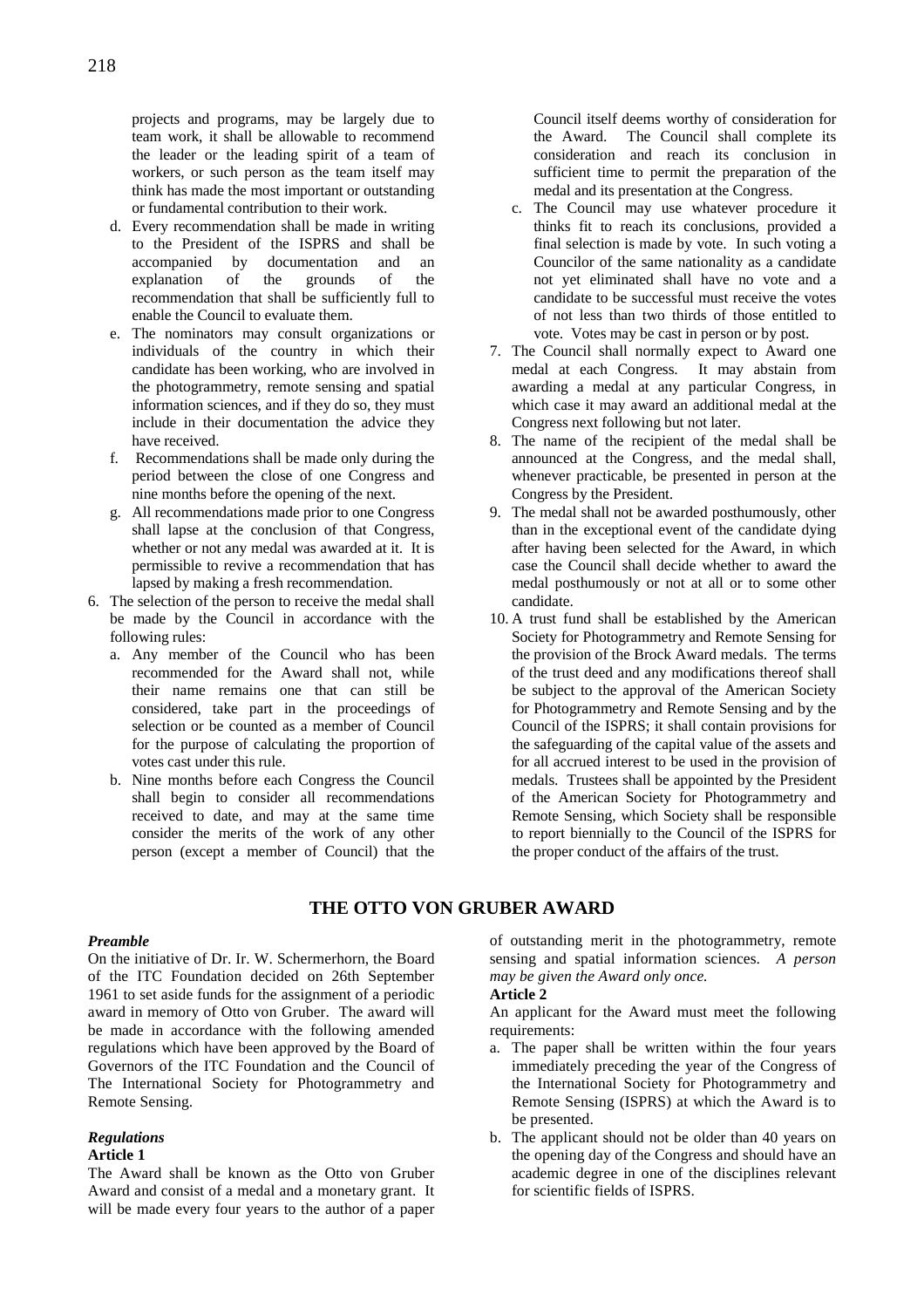# **Article 3**

An applicant for the Award shall submit the paper to the President of the ISPRS at least six months before the opening of the Congress. The paper may be written in any language, but must be submitted to the President in one of the official languages of ISPRS. A copy of the application shall be sent to the Board of ITC Foundation.

# **Article 4**

A jury of individuals shall appraise the papers submitted to the President and, on the basis of a majority vote of the jury members, select the best paper, the author of which shall be the recipient of the Award. The jury shall be composed as follows:

- a. The President of ISPRS (who will have no vote except in the event of a tied vote);
- b. Three qualified individuals designated before each Award by the following authorities:
	- 1. The Council of the Deutsche Gesellschaft für Photogrammetrie und Fernerkundung (DGPF).
	- 2. The Council of the United Kingdom Remote Sensing and Photogrammetry Society (RSPSoc).
	- 3. The Rector of the International Institute for Geo-Information Science and Earth Observation  $(TTC)$
- c. If two of the jury members mentioned in paragraph b. wish to increase the number of members of the jury, the President of the ISPRS and the previous incumbent of the office each shall name a supplementary member who shall be of

nationalities different from each other and different from German and British.

# **Article 5**

The jury is free to decide:

- a. that the Award be made to a person who has not submitted an application provided that the requirements stated in Article 2 are complied with;
- b. that no Award be made when, in its judgement, there is no paper of sufficient merit;
- 15. c. that two Awards be made at one Congress when, in its judgement, the papers of two candidates are of equal merit.

#### **Article 6**

The decision of the jury is final.

# **Article 7**

The result of the jury's decision shall be announced at a Plenary Session of the Congress and the Award shall then, whenever practicable, be presented to the recipient in person by the Secretary General or the President.

# **Article 8**

In case any translation of the above regulations gives rise to ambiguity, the English text will be decisive. *Amendments approved by the Board of Governors of* 

*the ITC Foundation on 23rd January, 1986 and the ISPRS Council on 16th April, 1987.* 

*Further amendments approved by the ITC Foundation, the UK RSPSoc and ISPRS Council on 17June 2004*

# **THE SAMUEL GAMBLE AWARD**

#### *Preamble*

In 1984 the Canadian Institute of Geomatics (formerly Surveying and Mapping) resolved to sponsor an award in honour of Dr. Samuel G. Gamble, former President of the International Society for Photogrammetry and Remote Sensing and Director of the 1972 Congress. Establishment of the award was approved by the Council of the International Society for Photogrammetry and Remote Sensing in March 1985. The award is to be granted according to the following regulations:

#### *Regulations*

#### **Article 1**

The award shall be known as The Samuel Gamble Award, and it will be granted at each Congress of the International Society for Photogrammetry and Remote Sensing (ISPRS).

# **Article 2**

Up to three awards may be made at each ISPRS Congress.

# **Article 3**

Nominations shall be submitted to the ISPRS Secretary General no later than six months prior to the Congress at which it will be presented. Candidates may not self nominate.

# **Article 4**

A recipient of the award shall be a person who, like Dr. Gamble, has contributed significantly to the development, organization or professional activities of the photogrammetry, remote sensing and spatial information sciences, at the national or international level.

#### **Article 5**

The award shall consist of a certificate, issued by the Canadian Institute of Geomatics.

# **Article 6**

The recipient(s) of the award shall be selected by a selection board consisting of the President of the Canadian Institute of Geomatics, or his or her nominee, and two individuals appointed by the Council of ISPRS.

# **Article 7**

No member of the Council of ISPRS shall be eligible to receive the award while serving on the Council.

# **Article 8**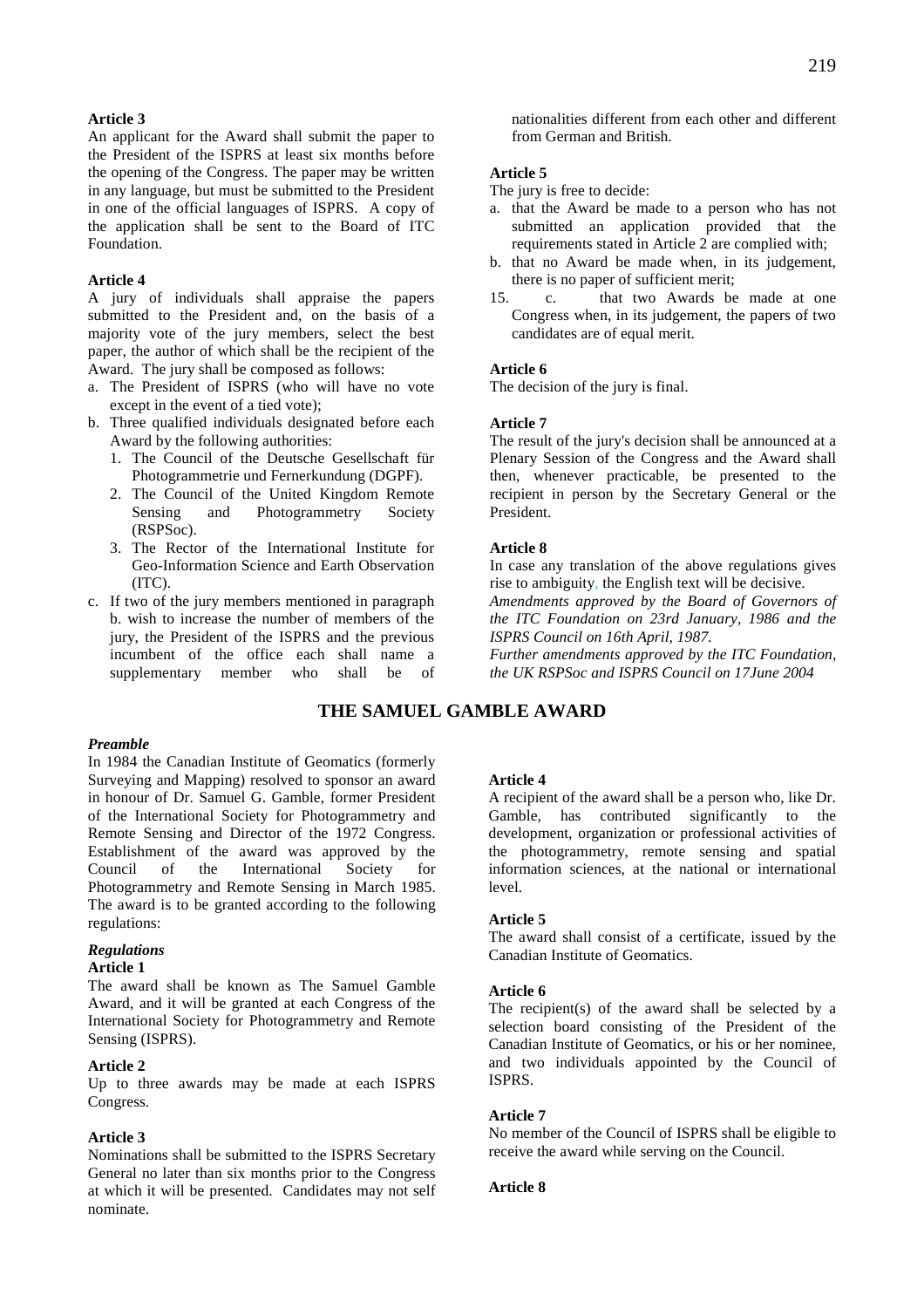The award shall be presented at an appropriate event of the ISPRS Congress.

*Amendments approved by the CIG and the ISPRS Council on 5 April 2004* 

# **THE SCHWIDEFSKY MEDAL**

# *Preamble*

The Deutsche Gesellschaft für Photogrammetrie und Fernerkundung (DGPF) decided to present an award in memory of Prof. Dr. rer. techn. Dr.-Ing. E.h. Kurt Schwidefsky, honorary member of the International Society for Photogrammetry and Remote Sensing (ISPRS), which is called the (Schwidefsky Medal). This medal will be awarded according to the following conditions:

# **Article 1**

Normally, the medal shall be awarded at each Congress of the International Society for Photogrammetry and Remote Sensing.

# **Article 2**

At any Congress the medal may be awarded to no more than two candidates (at the most).

# **Article 3**

The medal, manufactured in porcelain, will be presented to the recipient together with a certificate issued by the Deutsche Gesellschaft für Photogrammetrie und Fernerkundung.

# *Preamble*

In 1988 the "Nederlandse Vereniging voor Fotogrammetrie" instituted the Schermerhorn Award in memory of Prof. Dr. Ir. Willem Schermerhorn for the promotion of international activities in various areas of specialization of the photogrammetry, remote sensing and spatial information sciences.

# **Article 1.**

The scientific, technical and professional achievements of ISPRS depend to a very large extent on the results presented by working groups at symposia and congresses. Activities of working groups are the corner-stone of the functioning of ISPRS. The Schermerhorn Award will recognize contributions on the working group level.

# **Article 2.**

The Schermerhorn Award is granted to a member of a working group who, through his/her commitment, has achieved extremely worthwhile and successful scientific meeting(s) of a very high level, gaining sufficient interest (participation by several countries) and good reporting throughout the four year period up to an ISPRS Congress.

# **Article 3.**

# **Article 4**

Nominations shall be submitted to the ISPRS President no later than six months prior to the Congress at which it will be presented. Candidates may self nominate.

# **Article 5**

Recipients shall be persons who have made significant contributions to the photogrammetry, remote sensing and spatial information sciences, either through the medium of publication as author or editor, or in another form.

# **Article 6**

The Award is decided on by a selection committee consisting of the President of the Deutsche Gesellschaft für Photogrammetrie und Fernerkundung, the President of ISPRS and the Secretary General of ISPRS.

# **Article 7**

The medal will be awarded at an appropriate event of the Congress.

*Bonn, November 1986* 

*Amendments approved by the DGPF and the ISPRS Council on 1April 2004* 

# **THE SCHERMERHORN AWARD**

The Schermerhorn Award shall consist of a plaque and monetary grant of 1,250 SFr provided by the Society **"**Geo-Information Netherlands."

# **Article 4.**

Normally, the award shall be presented to the winner at each quadrennial Congress of ISPRS.

# **Article 5.**

The Jury of five individuals is composed of the President of ISPRS (Chairman), a board member of Geo-Information Netherlands, the Rector of ITC, and a professor in the field of Photogrammetry, Remote Sensing and GIS of Wageningen University and Research Centre, and of Delft University of Technology.

# **Article 6.**

Nominations for the Award shall reach the President of ISPRS not later than six months prior to the Congress at which it will be presented. The Jury may itself nominate candidates. Candidates may not be Candidates may not be nominated by themselves.

# **Article 7.**

The Jury may decide not to present any award. Decisions are made by simple majority vote. In case of a tie, the vote of the Chairman is the decision. The decision of the Jury is final.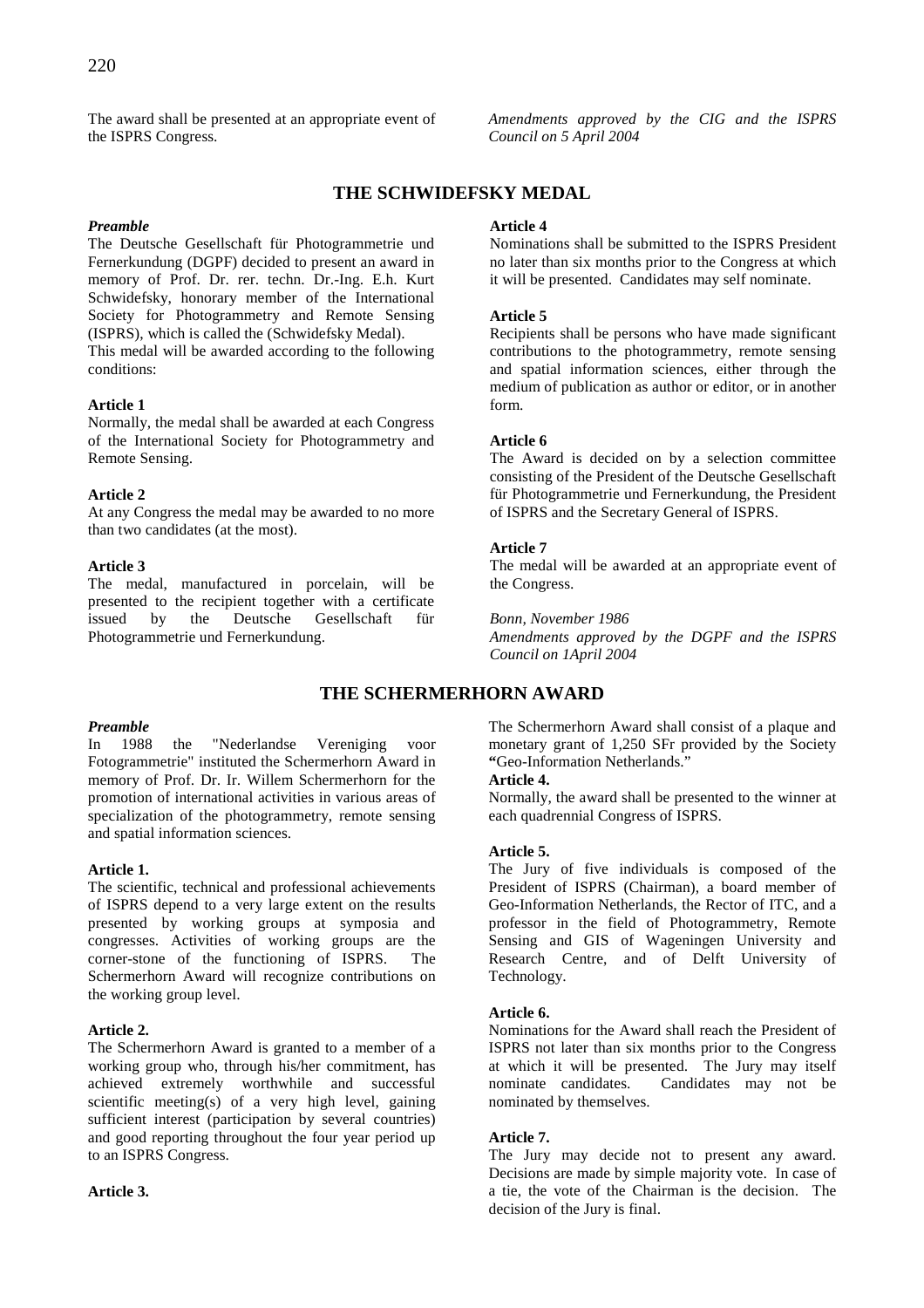# **The Eduard Dolezal Award**

#### *Preamble*

In memory of Prof. Dr. Eduard Dolezal, the Austrian Society for Surveying and Geoinformation in 1992 has established an award which will be presented according to the following regulations on the occasion of the Congress of the International Society for Photogrammetry and Remote Sensing, beginning with the 18th Congress in Vienna.

Prof. Dr. Eduard Dolezal was born the son of a weaver on 2 March 1862 in Budwitz, Moravia, studied mathematics and physics in Vienna and in 1889 became a teacher of mathematics at the Technical Secondary School in Sarajevo, Bosnia. In 1905 he was offered a chair in practical geometry at the Technical University in Vienna. Three years later, in 1908, he was elected president of the University.

As early as 1896 he wrote a paper about "The Application of Photography to Practical Measuring Tasks". On 5 May 1907 he founded the Austrian and on 4 July 1910 the International Society for Photogrammetry. He served as first president of ISP until 1926. Dolezal founded the International Archives for Photogrammetry and edited the first six volumes (1908 - 1923). He also organized the first International Congress for Photogrammetry (24 to 26 September 1913) in Vienna. He died, showered with honors, on 7 July 1955 in Baden near Vienna.

Those who knew Dolezal always spoke highly of his social awareness, his visions, and his methodical work, all of which aimed at international cooperation. Thus it is fitting that this award named after the founding father of ISP(RS) should acknowledge these qualities. The Eduard Dolezal Award specifically encourages activities which, in a well organized way, permanently and effectively promote the photogrammetry, remote sensing and spatial information sciences. His social awareness will be emphasized by considering only candidates from developing and reform countries.

#### *Regulations*

# **Article 1**

The Eduard Dolezal Award is a grant for furtherance aimed to assist individuals or representatives of institutions from developing or reform countries to participate in the ISPRS Congress.

# **Article 2**

The Eduard Dolezal Award consists of a certificate provided to ISPRS by the Austrian Society for Surveying and Geoinformation, complimentary registration provided by the respective Congress organizer, and a limited travel and expense grant from the Eduard Dolezal Fund. The grant is to cover travel and residence expenses for at least one participant to

attend the Congress. In the case of short distance journeys, multiple grants may be awarded.

**Article 3**  The Austrian Society for Surveying and Geoinformation shall serve as trustee to the Eduard Dolezal Fund. The amount of grant funds available for distribution will be communicated to ISPRS Secretary General nine months before each ISPRS Congress.

#### **Article 4**

Applications or nominations must include all the particulars noted in Article 5 and must be filed with ISPRS Secretary General no later than seven months before the beginning of an ISPRS Congress.

#### **Article 5**

Candidates for the Eduard Dolezal Award must meet the following requirements:

- 16. 1. They shall have completed their studies in one of the branches represented by the ISPRS Commissions, with the foundation of their education in the subjects covered by the photogrammetry, remote sensing, and spatial information sciences.
- 2. They must present documentary evidence which demonstrates that they have permanently<br>implemented a practical application of implemented a practical application of photogrammetry, remote sensing or GIS in an efficient manner; or which documents their outstanding success in a field that supports the photogrammetry, remote sensing and spatial information sciences.
- 3. They must be citizens of a developing or reform country.

#### **Article 6**

If multiple Eduard Dolezal Awards are granted, the winners must be of different citizenships.

#### **Article 7**

The jury for the Eduard Dolezal Award shall consist of:

- 17. 1. The President of ISPRS (head of jury).
- 2. The Secretary General of ISPRS.
- 3. The President of the Austrian Society for Surveying and Geoinformation or its delegate to the ISPRS General Assembly.
- 4. A representative of the United Nations.

The jury shall decide no later than five months before the beginning of an ISPRS Congress. Decisions will be made by a majority. In the case of a tie, the head of jury casts the deciding vote.

#### **Article 8**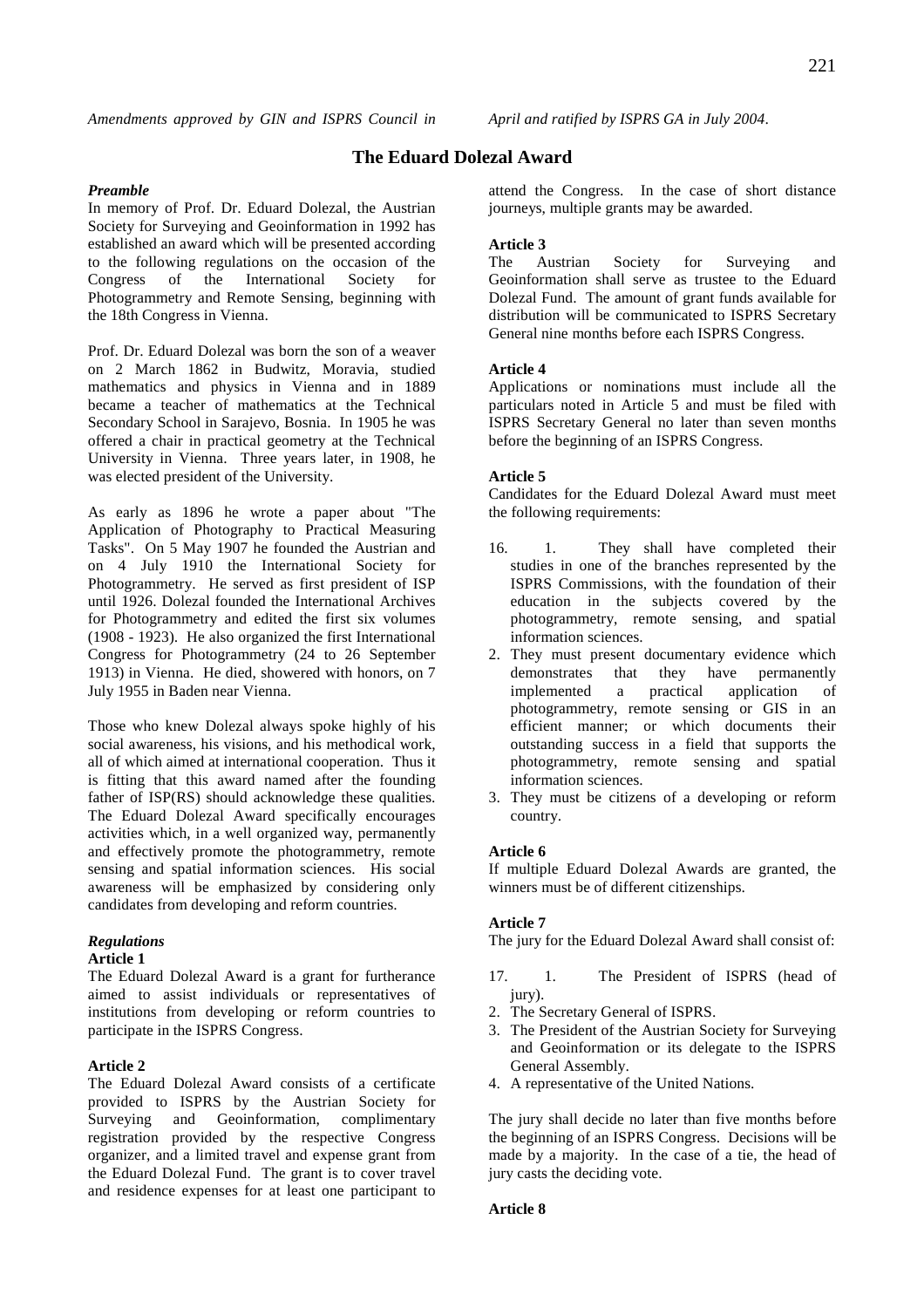The Eduard Dolezal Award will be granted on the occasion of the ISPRS Congress by the President of ISPRS jointly with the delegate of the Austrian Society for Surveying and Geoinformation. The founding of

# **The U.V. Helava Award**

# *Preamble*

The publisher of the *ISPRS Journal of Photogrammetry and Remote Sensing* (herein referred to as 'the Journal'), Elsevier B.V., and Leica Geosystems GIS & Mapping, LLC, have agreed to jointly present "The U.V. Helava Award"\* to encourage and stimulate submission of high quality scientific papers by individual authors or groups to the Journal, to promote and advertise the Journal, and to honour the outstanding contributions of Dr. Uuno V. Helava to research and development in Photogrammetry and Remote Sensing. The award will be made in accordance with the following regulations.

#### . **Article 1**

The award, which consists of a plaque and a grant of SFr. 10,000, will be presented every four years to the author(s) of an outstanding paper on one of the topics included in the scope of the Journal. The recipient(s) of the U.V. Helava Award shall receive the award only once.

# **Article 2**

Candidates for the award shall be authors of a paper written in English, and published exclusively in the Journal during the four year period from 1 January of a Congress year, to 31 December of the year prior to the next Congress (referred herein as 'the evaluation period'). For multiple authored papers, the grant shall be split equally among the authors; only one plaque will be given.

# **Article 3**

A five member jury, comprising experts of high scientific standing, whose expertise covers the main topics included in the scope of the Journal, shall be proposed by the Editor-in-Chief of the Journal and approved by the ISPRS Council. Jury members shall be designated by ISPRS Council at its last meeting of the year prior to the Congress, for the four year evaluation period of the award. The Editor-in-Chief of the Journal shall serve as secretary of the jury, without voting rights.

ISPRS by Prof. Dr. mult. Eduard Dolezal shall be called to mind during presentation of the Award. *Amendments approved by Austrian Society and ISPRS* 

# **Article 4**

*Council on 21 August 2003* 

The Jury shall select the best paper published in the Journal for each year of the evaluation period (referred to herein as 'best papers'). The author(s) of the best papers shall be announced annually in the Journal, *ISPRS Highlights* and ISPRS WEB site. Individuals may receive recognition as authors of best papers more than once. At the end of the four year evaluation period, the Jury shall select the most outstanding paper of the four best papers of the evaluation period, for receipt of the U.V. Helava Award. The authors of the three runner-up best papers shall receive a certificate and a one-year free subscription to the Journal.

# **Article 5**

Members of the Jury and the Editor-in-Chief shall not be eligible to receive the U.V. Helava Award or 'best paper' award.

# **Article 6**

The Award shall be presented to the recipient(s) by the President of ISPRS and a representative of each sponsor at a plenary session of the Congress.

\*The name "U.V. Helava" is used with kind permission from Mrs. Inkeri Helava and Dr. Heikki Helava

*Amendments approved by the Award Sponsors and ISPRS Council on 5 April 2004.* 

# **THE WANG ZHIZHUO AWARD**

# *Preamble*

The Chinese Society of Geodesy, Photogrammetry and Cartography (CSGPC) decided in 2004 to present a periodic award for encouraging advancement of the spatial information sciences in memory of Prof. Dr. WANG Zhizhuo, initiator of photogrammetry and remote sensing in China, Professor and Honorary President of Wuhan Technical University of Surveying and Mapping, a senior Academician of the Chinese Academy of Science, and elected Honorary Member of the International Society for Photogrammetry and Remote Sensing (ISPRS) in 1988.

*Regulations* 

# **Article 1**

The award shall be known as The Wang Zhizhuo Award and shall consist of a medal and a monetary grant (SwF 2,500). It will be granted at each quadrennial ISPRS Congress to a person who has made significant achievement or innovation in the spatial information sciences.

# **Article 2**

The significant achievement or innovation in the spatial information sciences shall be a proven contribution of whatever form; whether a fundamentally new theory or algorithm, a major completed program or project, some or a fundamentally new application. The value of the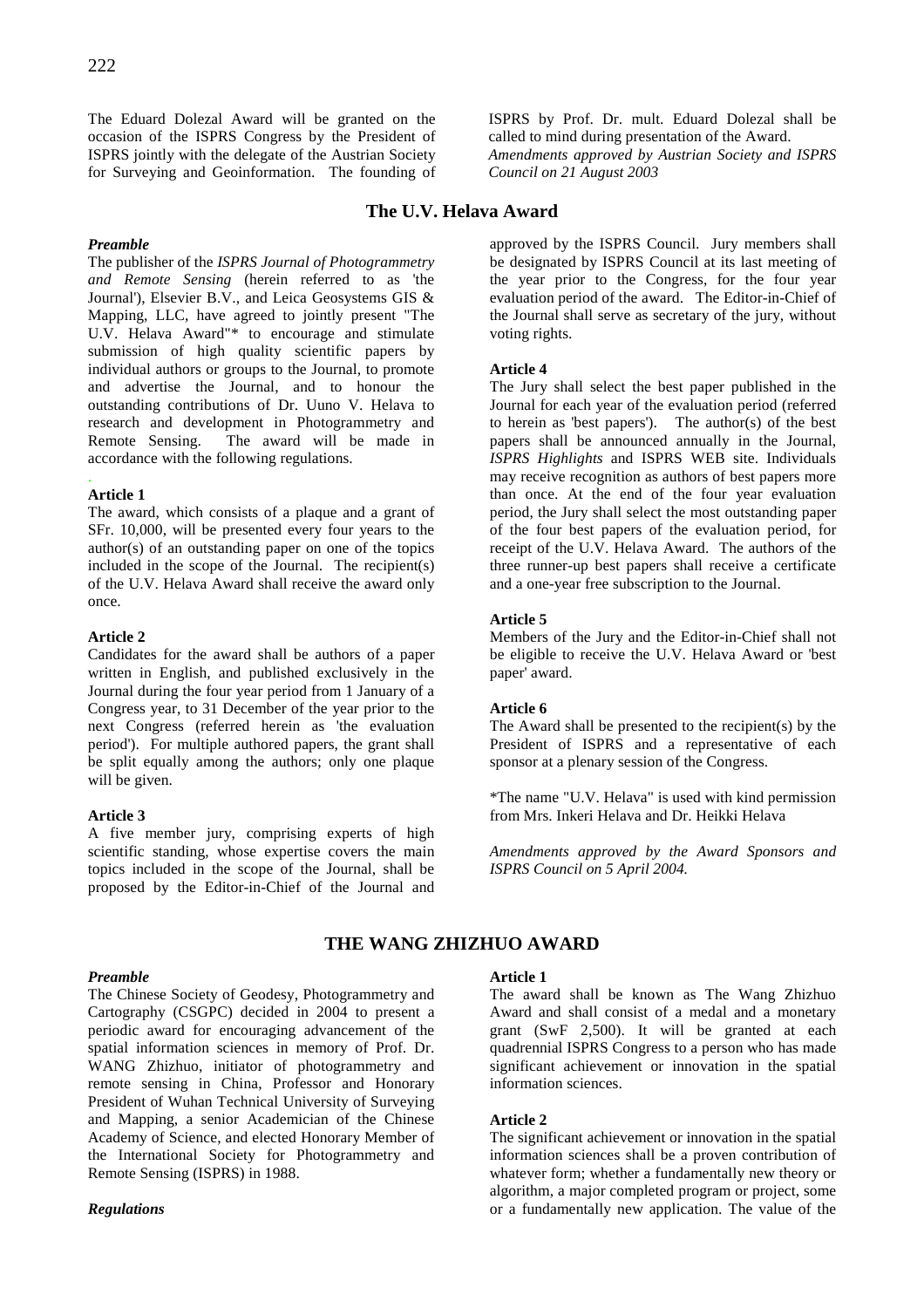achievement or innovation should be proven not less than two years or more than twelve years prior to the Congress at which the award is to be presented.

#### **Article 3**

The ISPRS Council shall issue an invitation for nominations of candidates to all Ordinary, Regional and Associate Members two years in advance of each Congress. Nominations are to be submitted in writing to the President of ISPRS at least six months in advance of the Congress and shall be accompanied by documentation describing the proven contribution in sufficient detail to enable full evaluation by the ISPRS Council. Candidates may not self nominate.

#### **Article 4**

The selection of the person to receive the award shall be decided by the ISPRS Council. The ISPRS Council may use whatever procedure it thinks fit to reach its conclusion, provided the final selection is made by unanimous vote.

#### **Article 5**

The name of the recipient of the award shall be announced at the Congress, and the award shall be presented to the person at an appropriate event of the Congress by a member of Council of ISPRS and a representative of the CSGPC.

*Award approved by the Council and ratified by the General Assembly in Istanbul, July 2004.*

# **THE GIUSEPPE INGHILLERI AWARD**

#### *Preamble*

In 2008 the Italian Society for Surveying and Photogrammetry (SIFET) established an award in honour of Professor Giuseppe Inghilleri.

Giuseppe Inghilleri (1924-1982), full Professor of Geodesy and Photogrammetry, was Head of the Institute of Geodesy at the Politecnico di Torino from 1962 until 1977. His scientific work greatly enhanced the mathematical and statistical foundations of photogrammetry, surveying and mapping science. In 1972, at the ISP Congress in Ottawa, he presented an innovative analytical stereo-plotter, produced in the following years by Officine Galileo. He served as President of the ISPRS Technical Commission II from 1972 – 1976 and President of the SIFET from 1979 to 1982.

#### *Regulations*

#### **Article 1**

The award shall be known as the "Giuseppe Inghilleri Award" and shall normally be granted at each Congress of the International Society for Photogrammetry and Remote Sensing (ISPRS).

#### **Article 2**

The Giuseppe Inghilleri Award shall consist of a certificate and SwF 2,500, from the Italian Society for Surveying and Photogrammetry. Presentation shall be made at an appropriate event, preferably a plenary session or General Assembly of the Congress.

#### **Article 3**

The recipient shall be a person who has significantly enhanced the applications of photogrammetry, remote sensing or spatial information sciences in the 4 years preceding the Congress. All nominations shall be supported by appropriate documentary evidence of the candidate's work.

#### **Article 4**

Nominations for the "Giuseppe Inghilleri Award" shall reach the President of ISPRS not later than 6 months prior to the Congress at which it will be presented. Candidates may not self-nominate.

#### **Article 5**

The Jury of the "Giuseppe Inghilleri Award" shall consist of:

- The President of ISPRS (Chair of Jury)
- The Secretary General of ISPRS
- The President of SIFET or its nominee.

The Jury shall decide no later than 4 months before the ISPRS Congress. The decision shall be made by simple majority. The Jury may decide not to present an award. The decision of the Jury shall be final.

# **Article 6**

No Members of ISPRS Council or the Jury shall be eligible to receive the award.

# **THE KARL KRAUS MEDAL**

# *Preamble*

The ″Karl Kraus Medal″ is a prize to honour the authorship of excellent textbooks in the scientific fields of Photogrammetry, Remote Sensing, and Spatial Information Sciences. The prize is dedicated to the memory of Professor Karl Kraus, a passionate teacher and author of a number of textbooks.

#### *Regulations*

# **Article 1**

The ″Karl Kraus Medal″ is awarded to authors of excellent textbooks in the fields of Photogrammetry, Remote Sensing, and Spatial Information Sciences, written in one of the official languages of the ISPRS,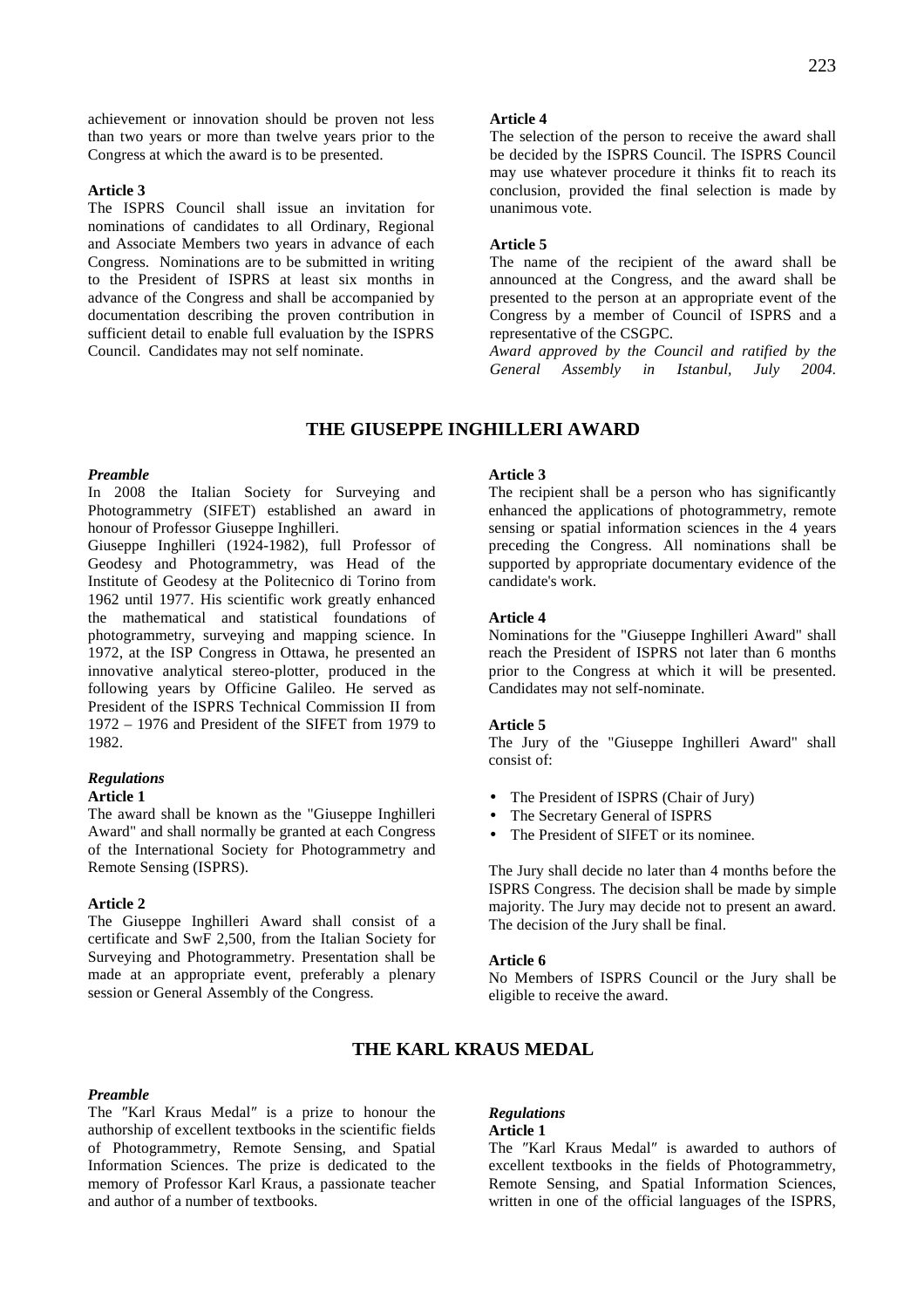and published no more than eight years prior to the commencement of the quadrennial ISPRS Congress at which it is to be presented. On each occasion a maximum of two prizes can be awarded.

# **Article 2**

The prize shall consist of a medal and a certificate.

# **Article 3**

The prize shall normally be awarded at each ISPRS Congress by the President of the ISPRS and a representative from the donating organizations: the German Society of Photogrammetry, Remote Sensing, and Spatial Information Sciences (DGPF), the Austrian Society of Surveying and Geoinformation (OVG), and the Swiss Society of Photogrammetry, Image Analysis, and Remote Sensing (SGPBF).

# **Article 4**

Nomination of authors of textbooks from an Ordinary Member of the ISPRS, or by authors themselves, together with three copies of the nominated textbook, shall reach the General Secretary of ISPRS not later than six months prior the ISPRS Congress at which it shall be presented.

# **Article 5**

The jury for the prize shall consist of:

- a person, nominated by ISPRS Council and the President of ISPRS Technical Commission VI, who is responsible for education in one of the areas of activity of ISPRS,
- the chair of the Student Consortium of ISPRS, and
- the chair, who shall be nominated by the three donating societies.

# **Article 6**

The jury may consult experts prior making its decision, which shall be final. The jury is free to decide that no prize shall be made if there are no textbooks of sufficient merit.

# **THE FREDERICK J. DOYLE AWARD**

# *Preamble*

The ISPRS White Elephant "Knowledge Transfer" Committee and the ITC Foundation decided in 2010 to honor the exemplary career of Frederick J. Doyle as a role model to inspire followers and newcomers in the photogrammetry, remote sensing and spatial information sciences and technologies. Highlights of Fred's illustrious career included: As a Civil Engineer on a Fulbright Fellowship he attended the International Training Center (ITC) for Aerial Survey as the first student of ITC under Rector Schermerhorn. He was Chairman of the Department of Geodetic Sciences at Ohio State University. He received the NASA Exceptional Scientific Achievement Medal for the development of the Apollo Orbital Photo Science systems; was principal investigator on Landsat and Skylab; and led the scientific development and deployment of the Large Format Camera. As ISPRS President he diplomatically led international cooperation and collaboration within ISPRS and with its sister societies. For his many outstanding achievements and articulative roles in the profession as university educator, industry expert, government scientist, and professional society leader, he was granted Honorary Doctor Degrees in engineering, science and technology by four Universities, elected Honorary Member by ASPRS and ISPRS, and Honorary Fellow by ITC.

# *Regulations*

# **Article 1**

The Award shall be known as The Frederick J. Doyle Award and shall consist of a silver medal and a monetary grant. It will be bestowed every four years to an individual who, like Fred Doyle, has exhibited outstanding and sustained qualities in the profession

worthy of being emulated for inspiring new engineers and scientists to the ISPRS disciplines and has made significant accomplishments in advancing the photogrammetry, remote sensing and spatial information sciences and technologies. Inspirational qualifications should ideally include achievements in research/development and education/training. A recipient of the award should typically be less than 50 years of age and have outstanding stature within the ISPRS community.

# **Article 2**

Candidate nominations shall be made by an individual or organization adherent to the ISPRS. Every nomination shall include a brief description of the inspirational qualifications that the candidate has exhibited to merit the award. Nominations shall be submitted to the ISPRS President at least six (6) months preceding the Congress at which the award will be presented. Candidates may not self-nominate.

# **Article 3**

The jury for the Frederick J. Doyle Award shall consist of the President of ISPRS (head of jury), Chair of the ISPRS International Science Advisory Committee, and the President of the ISPRS Commission responsible for Education and Outreach. The jury shall select only one candidate to receive the Frederick J. Doyle Award at each ISPRS Congress.

# **Article 4**

The donated funds have been entrusted in a restricted investment account which shall be maintained by The ISPRS Foundation. The award shall consist of a silver medal and US\$ 2,500. As appropriate and with joint approval of Council and Foundation Trustees, the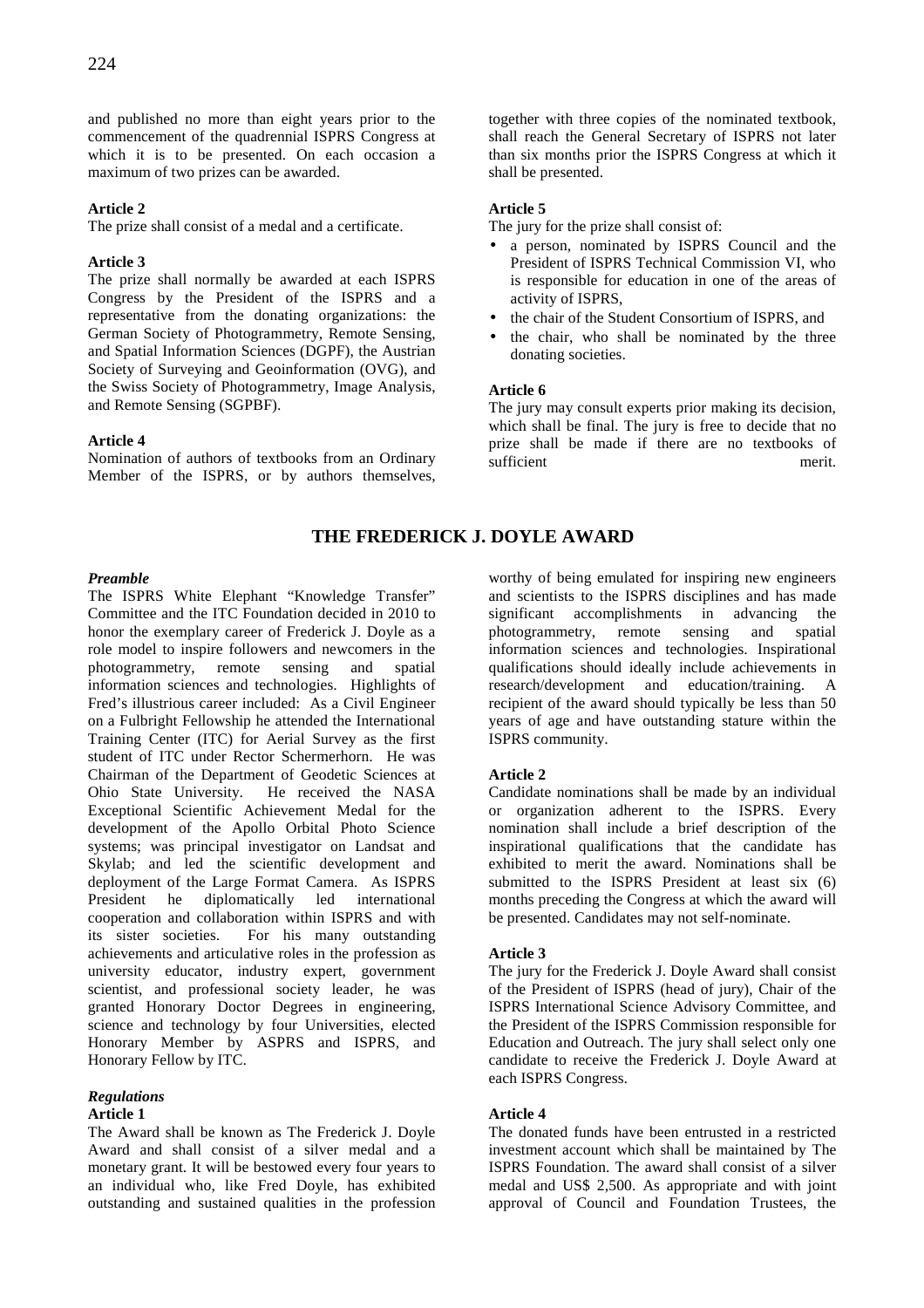monetary grant may be increased in units of US\$ 500 based on accrual of interest and further donations in

accordance with conservative endowment principles.

# **Article 5**

The Frederick J. Doyle Award shall be awarded during an appropriate event at each ISPRS Congress by the ISPRS President and an ISPRS Honorary Member.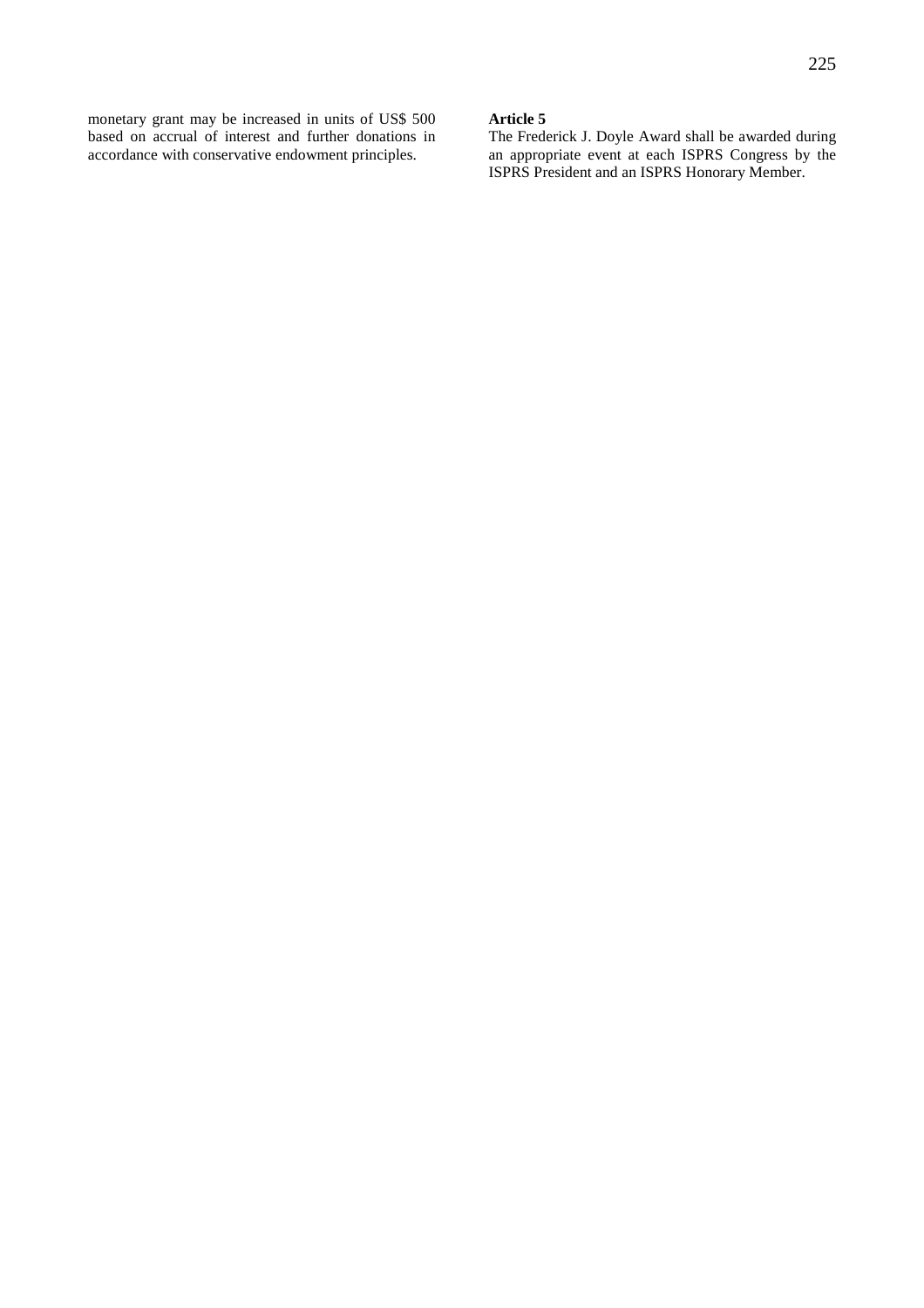# **GUIDELINES**

# **GUIDELINES FOR CANDIDATES FOR MEMBERS OF THE COUNCIL**

Individuals from any Member organization are eligible for nomination and election to positions on Council, but there are some practical considerations which must be taken into account.

- 1. Service as a member of the ISPRS Council is considered an honour. That means that it does not provide any salary to the incumbent. It is also a time-consuming function. The President, the Secretary General, and the Congress Director could easily spend full time on the tasks. However, realistically, one quarter to one half time is required by these positions. The two Vice Presidents and the Treasurer find that somewhat less time is required. Potential members of Council must be prepared to make these commitments of time.
- 2. It is essential that Council Members, particularly the President and Secretary General, are provided with secretarial assistance, preferably multilingual, but at a minimum, fluent in one of the official languages of the Society - English, French and German. Experience has shown that about half time help is required. In general it has not been possible for the Society to pay salaries for secretarial assistance. Consequently it is necessary that the Member association or the Council member's employer is prepared to provide this amount of secretarial help.
- 3. Council members are required to attend a minimum of one Council meeting per year. These will usually rotate between the home locations of the officers. It is also desirable that Council members, particularly the President, Secretary

General and Congress Director attend some or all of the inter-Congress Technical Commission symposia. This means that Council members must be free to undertake international travel.

- 4. The Society operates on a very limited financial basis. It is therefore very useful if the officer's Member association or employer is prepared to support the international travel expenses required. However, no worthy individual would be rejected as a Council member because of inability to provide his/her own travel expenses.
- 5. Financial arrangements for the Society's Congress are the total responsibility of the host member. The Congress Director's related expenses for travel, secretarial assistance, communications, etc. should be included in the Congress budget.
- 6. Annual assessments of Members to the Society are paid in Swiss francs. These funds are during the current administration deposited in a Swiss bank account. It may also be feasible to have a bank account under the name of the Treasurer, and in his/her home location. Because the Society expenditures are international in scope, it is essential that the Treasurer be from a nation having freely convertible currency.
- 7. The IUSM Council (General Assembly) convenes approximately every three years. Members of ISPRS Council are delegates to this General Assembly and are expected to participate.

Members planning to nominate Council members should keep these considerations in mind. (27 Feb 1996, LWF)

# **GUIDELINES FOR MEMBERS PLANNING TO HOST AN ISPRS CONGRESS**

Member organizations willing to host a Congress of the International Society for Photogrammetry and Remote Sensing should consider the following items which are looked upon as prerequisite for a successful Congress operation:

- 1. The Member organization should designate an individual to serve as Congress Director who will have final responsibility for all aspects of the Congress operation. The Congress Director will establish a Congress committee which will organize the technical program, all financial aspects, the secretarial work, the scientific exhibit, the technical tours, the social events, the program for family members, and attend to special tasks such as press relations, travel bureau relations, etc.
- 2. The Member organization will have complete financial responsibility for all aspects of the Congress organization. The Society does not provide any funds for this purpose. Although budgeting arrangements will differ from one member to another, it has been customary that onethird of the Congress expenses is met by

registration fees for individual participants, onethird by the fees paid by commercial exhibitors, and one-third by government subsidies with a total budget of about 3.5 million Swiss Francs.

- 3. The Member organisation will be expected to attract funds from sponsoring organisations to support the attendance at the Congress of a significant number of participants from developing countries.
- 4. In order to accommodate the Congress, the following physical facilities are required:
	- a. Hotel accommodation and restaurant facilities for approximately 2,000 persons with access to the meeting facility by public transport.
	- b. One large meeting room for the opening ceremonies and plenary sessions to accommodate approximately 2,000 persons with simultaneous interpretation in the official languages of the Society.
	- c. At least two meeting rooms for technical sessions with a capacity of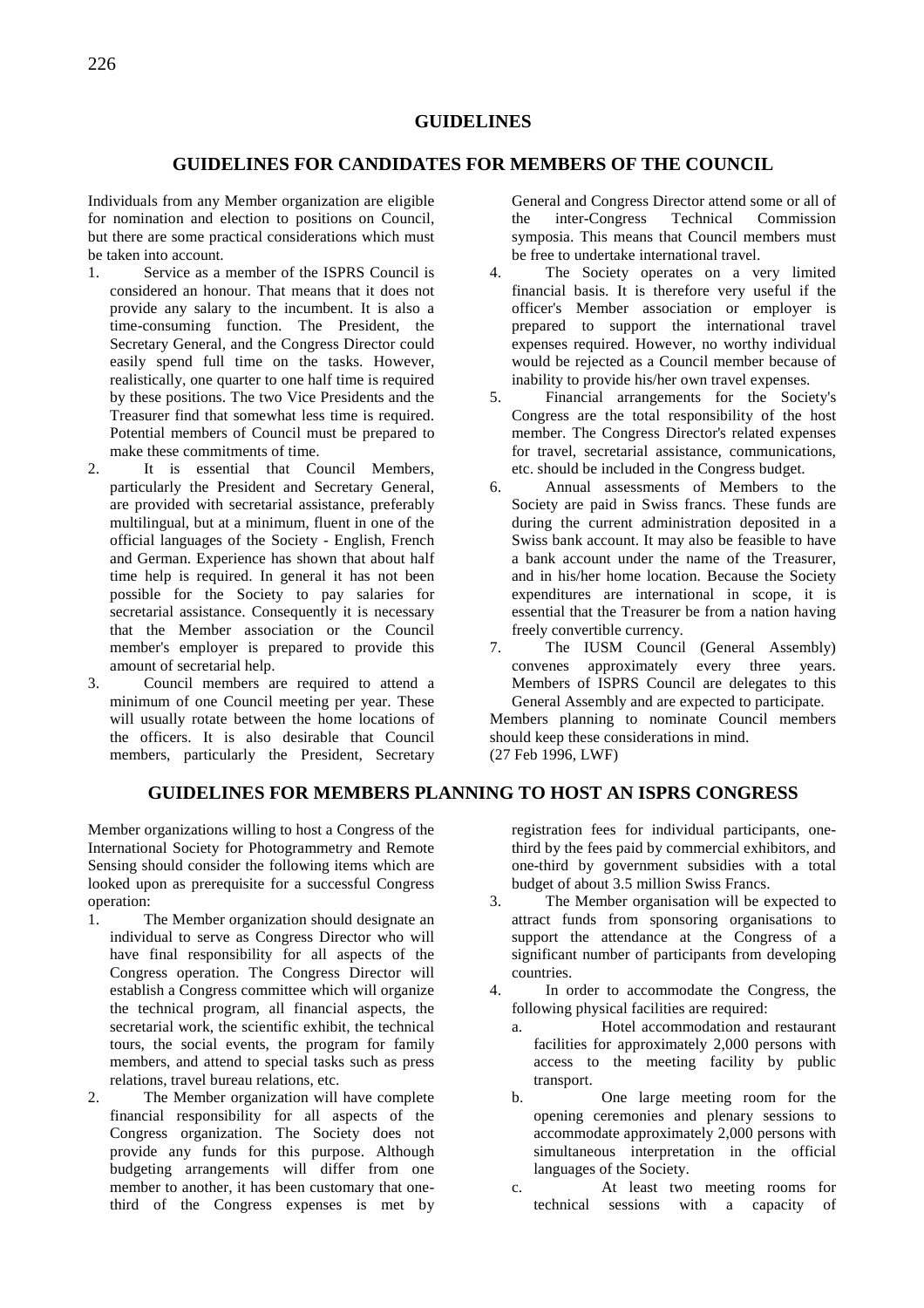- d. One room with capacity of 200 to 300 and simultaneous interpretation for the General Assembly. This room may also be used for technical commissions provided there is no time conflict.
- e. Several smaller meeting rooms without simultaneous interpretation for other technical commission meetings.
- f. A small office for each of the seven Technical Commission presidents and secretaries.

# **GUIDELINES FOR HOSTING A TECHNICAL COMMISSION**

Ordinary Member organizations willing to host a Technical Commission should consider the following requirements.

- 1. The responsibilities and the main tasks of a Technical Commission are well defined in Statute XIII and Bylaw XIII of ISPRS.
- 18.
- 2. The Member organization will have complete financial responsibility for all expenses incurred by the work of the Commission. Before submitting an application to the Society for a Commission, the Member must ensure that the necessary resources are available.
- 3. Members wishing to host a Technical Commission for the next four-year period shall submit an application to the Secretary General. It shall contain the name of the proposed Technical Commission President (TCP) and a provisional plan for financial arrangements.
- 4. The TCP should be able to spend considerable time on Commission work, especially during the months prior to the Symposium and the next Congress. The tasks of the Commission Secretary should be undertaken by a person who can work in close cooperation with the TCP.
- 5. It is essential that the Commission Board be provided with English speaking secretarial assistance. About 30 percent of the secretary's time will be needed for Commission affairs.
- 6. Technical Commissions are expected to host a Symposium in the second year between Congresses (See Appendix A.2 "Guidelines for Planning ISPRS Symposia"). The subject matter is to be related to the field of the Commission. When a Symposium is convened in a developing country the topics of other Commissions may be included in the Symposium, if pre-approved by Council. The Member organization must accept full responsibility for the financing of the Symposium.
- g. Small meeting rooms or offices to conduct the business of the Council of ISPRS. Typing, copying and clerical service for the President and Secretary General.
- h. An exhibit hall to accommodate a net commercial exhibit of about 3000 m2.
- i. Exhibit space of about 1000 m2 to accommodate scientific exhibits and poster sessions. A poster size space should be provided without charge for each national and scientific exhibit.

# Registration fees may be charged as appropriate. A

technical exhibit may be arranged, preferably within the scope of the Commission.

- 19. 7. An ISPRS surcharge, the level of which will be determined by Council, will be imposed on all registrations at Commission Symposia, to contribute towards the costs of running the Society and introducing new developments.
- 20.
- 8. The TCPs must be free to undertake international travel. They will be expected to attend joint meetings with the Council of the Society annually between Congresses. Also it may be necessary to hold Commission Board meetings with Working Group Chairpersons. All travel expenses of the TCP must be financed by the host country.
- 21. 9. ISPRS Council and Honorary Members, the Chairperson of the Financial Commission and the Editor of the ISPRS Journal are entitled to register at Commission Symposia and Working Group meetings free of charge. It is expected that free accommodation will be provided to Council during the Symposium.
- 22.
- 10. One of the Technical Commissions is expected to invite Council and Technical Commission Presidents to Council and Joint Meetings (comprising Council and Technical Commission Presidents and Secretaries) in conjunction with its Symposium. These meetings are normally scheduled for the last Symposium in the year, and have a duration of three to four days. Reports on Symposia, assessment of the performance of the Commissions, and planning for the forthcoming Congress will be important items of consideration at the Joint Meeting.
- 11. Before the General Assembly of ISPRS decides to allocate a Commission to an Ordinary Member, the proposed TCP shall present to the General Assembly the envisioned scientific and technical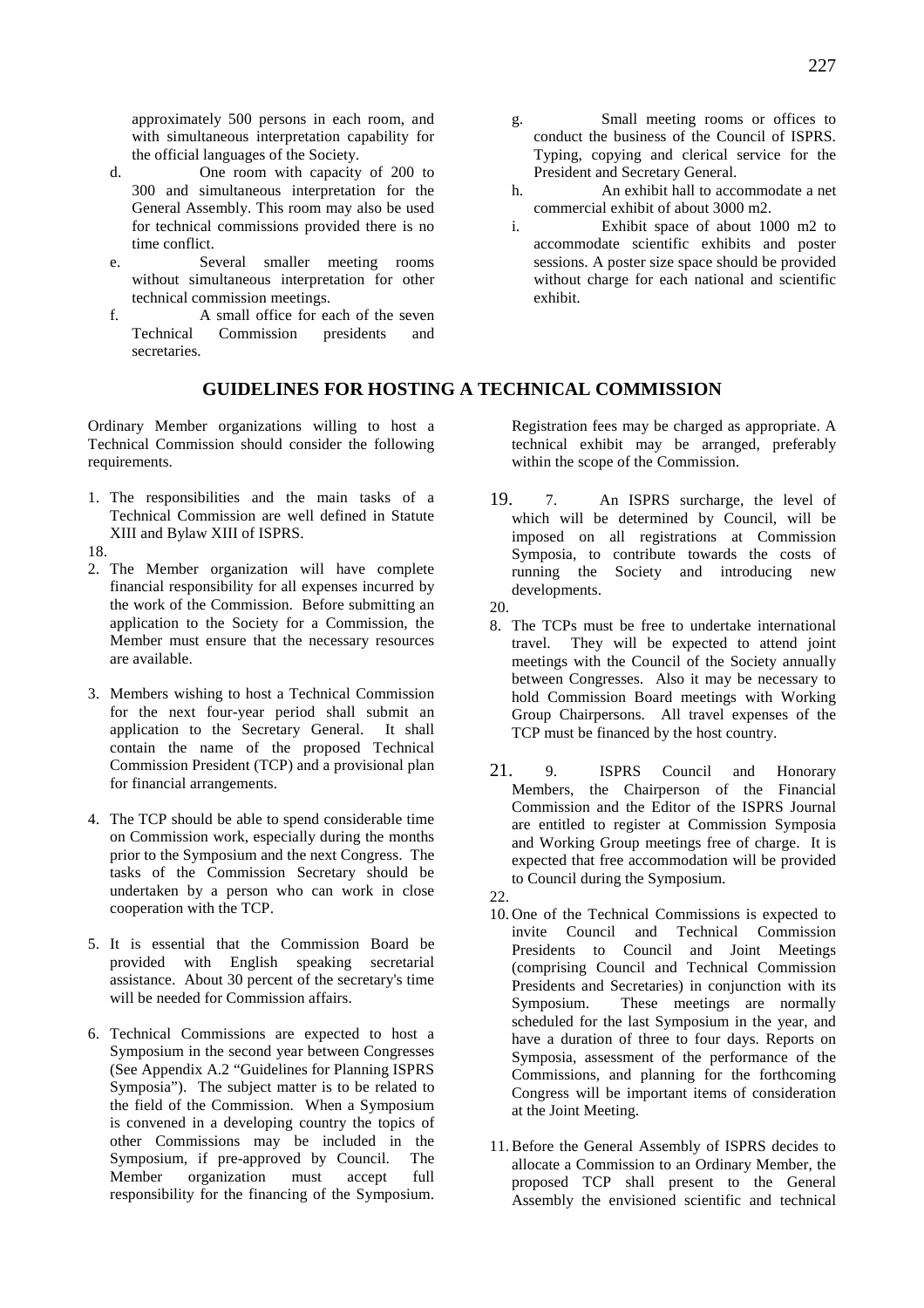program for the Commission for the forthcoming four-year period.

- 12. The General Assembly will, in its election of Technical Commission hosts, consider the merits and experience demonstrated by the proposed TCP in activities such as having been the Chairperson of a Working Group, author of an invited paper, etc.
- 13. The proceedings of each Commission Symposium shall be published in the prescribed format as a Part of the Volume of *The International Archives of Photogrammetry and Remote Sensing.*
- 14. The TCPs are asked to support the Editor of the *ISPRS Journal*, for example, in soliciting technical papers, and serving as a referee of papers.
- 23. The TCPs are required to prepare an Annual Report as outlined in Appendix B.5, and are to

The President of a Technical Commission (TCP) and the Chairpersons of the Working Groups should consider the following requirements:

- 1. The TCP shall be fully responsible for organizing the Working Groups and selecting the Chairpersons/Co-Chairpersons taking into consideration for the resolutions which have been approved by the General Assembly.
- 2. The TCP shall use his/her leadership to guide the Chairpersons/Co-Chairpersons in well defined directions with respect to the terms of reference.
- 27. 3. The TCP shall suggest that the Chairpersons/Co-Chairpersons select active members of a Working Group after consideration of the talents and achievements of the members and the international balance of the group.
- 28. 4. The Chairpersons/Co-Chairpersons shall be financially capable of attending the midterm symposium of the relevant Technical Commission as well as the following Congress to report on Working Group activities.
- 5. Each WG Chair or Co-Chair shall organize one or more workshops, conferences or tutorials, preferably in odd-numbered years but at least four months from the mid-term symposia between the Congresses, in cooperation with the TCP. The dates for such meetings shall be approved by the Secretary General of the Society.
- 29. 6. The Chairpersons/Co-Chairpersons shall recom-mend to the TCP candidates to present

ensure that summary reports of their Commission and WG events are submitted promptly for publication in *ISPRS Highlights.* 

- 24. Furthermore, the TCPs are responsible for conformance by Working Group Chairpersons to the "Guidelines for Conducting a Working Group".
- 25. The Technical Commission V President, or a Council designee, will be an ex-officio member of the CIPA Committee, and as such will be required to attend the biannual meetings of the CIPA Committee.
- 26. Outgoing TCPs should be prepared to attend the post Congress Joint Meeting of Council and incoming TCPs if deemed advantageous to the operations of the Commission.

# **GUIDELINES FOR CONDUCTING A WORKING GROUP**

invited papers at the mid-term Symposium and/or the Congress.

- 30. 7. The Chairpersons/Co-Chairpersons shall report annually to the TCP according to Bylaw XIII, 13. In addition, the Chairperson/Co-Chairpersons shall report on the WG activities at the mid-term Symposium and the Congress.
- 8. The TCP shall review and evaluate the activity of each Working Group and report to the Council annually.
- 9. The TCP may replace in consultation with the Council, any Chairperson who has not been active and who has not contributed to the work of the Commission.
- 10. The TCP may reorganize the Working Groups in consultation with Council.
- 11. The TCP shall communicate with the Ordinary Member correspondents concerning the Working Group activities of the Commission.
- 12. The TCP shall organize a Resolutions Committee in cooperation with Working Group Chairpersons/Co-Chairpersons and prepare draft scientific and technologic Resolutions for consideration before the last Joint Meeting of TCPs with Council. The Resolutions shall conform to the standard form of the "Guidelines for Proposing ISPRS Resolutions." The TCP shall submit a final draft of Resolutions to the First Vice-President in due time for the Congress.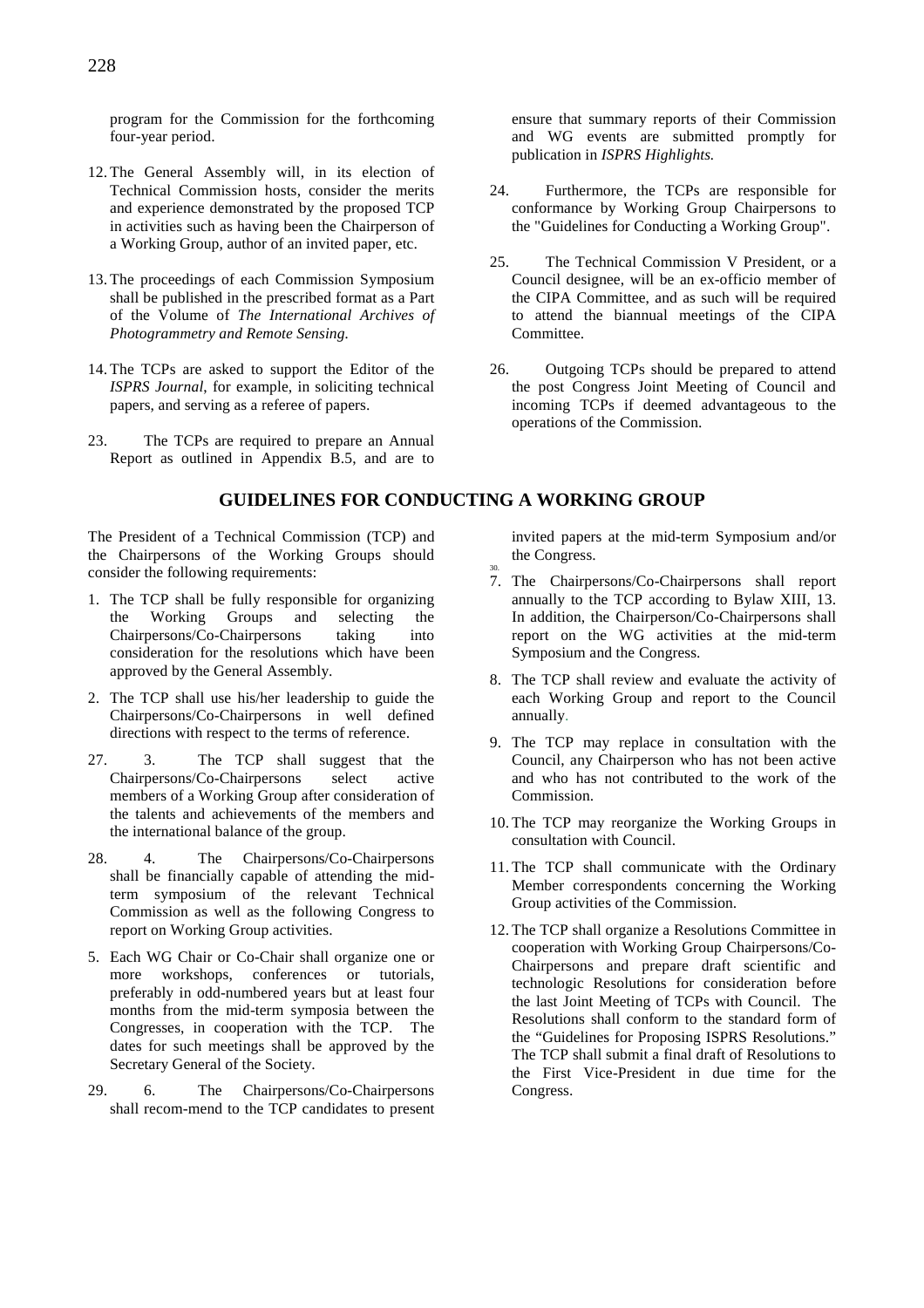# **GUIDELINES FOR ISPRS FINANCIAL COMMISSION**

The role of the Financial Commission of ISPRS shall be advisory and consultative, and shall involve the following responsibilities:

- 1. To annually examine and audit accounts of the Treasurer and submit its findings in a report to Council no later than 31 May of each year.
- 2. To examine income and expenditures of the Society, and suggest to the Council and the General Assembly guidelines of financial policy, having regard to the Society's scientific and administrative responsibilities.
- 3. To advise the Council on all financial matters, including placement of investments and size of reserve, at any time upon the request of the Council.
- 4. To advise Council of the appropriateness of the annual budget prepared by the Treasurer and approved by Council
- 5. To examine all accounts and claims submitted by Council members and others included in the Treasurer's report, to verify their accuracy and

ensure that they are consistent with ISPRS spending policies.

- 6. To ensure reconciliation of accounting discrepancies and cosign with the Treasurer the annual budget, statement of receipts and payments and balance sheet by the end of May of each year and report directly to the Council through the Secretary General.
- 7. To be present in an advisory capacity at meetings of the General Assembly.
- 8. To meet at least once during its four-year term to develop financial policies.
- 9. To advise Council on proposals for new expenditures or new proposals that incur additional expenditure by the Society.

Draft 6/99 JCT

LWF edits 6/23/99

AG/HE Edits April/8/2000

# **TERMS OF REFERENCE FOR SUSTAINING MEMBERS**

- 1. Sustaining Members are individuals, organizations, institutions or agencies who manufacture or distribute instruments, equipment or supplies, or who operate or provides services in the fields of photogrammetry, remote sensing and/or GIS, or who are engaged in research and/or education, and who contribute to the financial support of the Society.
- 2. Sustaining Members shall pay an annual fee according to the invoice from the Treasurer at the beginning of each calendar year. There shall be four categories as follows:

# **Category**

- **A** more than 750 employees 2,800 Swiss Francs
- **B** 101 750 employees 1,400 Swiss Francs
- **C** 26 100 employees 700 Swiss Francs
- **D** 1 25 employees 350 Swiss Francs
- **E** Educational Institution 250 Swiss Francs

 Sustaining Members are encouraged to increase their contribution but such additional contributions will not change the category of membership. A Sustaining Member who is more than two years in arrears shall be dropped from the rolls.

3. Applicants for status as Sustaining Members shall file with the Secretary General a written statement (less than 1000 words) describing their photogrammetric and/or remote sensing activities. Applicants shall commit to membership for a minimum of four years. Application shall be approved unless two or more members of Council submit objections in writing. Any such objections shall be forwarded to the applicant who shall have right of rebuttal.

- 4. The Secretary General will maintain a list of current Sustaining Members and the description of their activities. This information will be printed in appropriate Society publications. A Sustaining Member may revise the description of activities whenever it may be necessary.
- 5. At an appropriate time near the end of each Congress, the current Congress Director will schedule a meeting of the Sustaining Members to review the exhibit and other congress activities. The current Congress Director or his representative shall preside at this meeting. The incoming Congress Director will be an observer.
- 6. Approximately two years before each Congress, the Secretary General will schedule and invite to a meeting of the Sustaining Members at an appropriate time and place. A preliminary agenda for the meeting will be attached to the invitation. A member of the ISPRS Council, preferably the Congress Director, shall preside at this meeting. Not less than 8 weeks before this meeting the Congress Director will distribute to the Sustaining Members a written description of the plans for the next Congress.
- 7. Not less than 4 weeks before the inter-Congress scheduled Meeting, Sustaining Members shall inform the Secretary General in writing of any items they wish included on the agenda and the name of their delegate. Voting by proxy shall be allowed